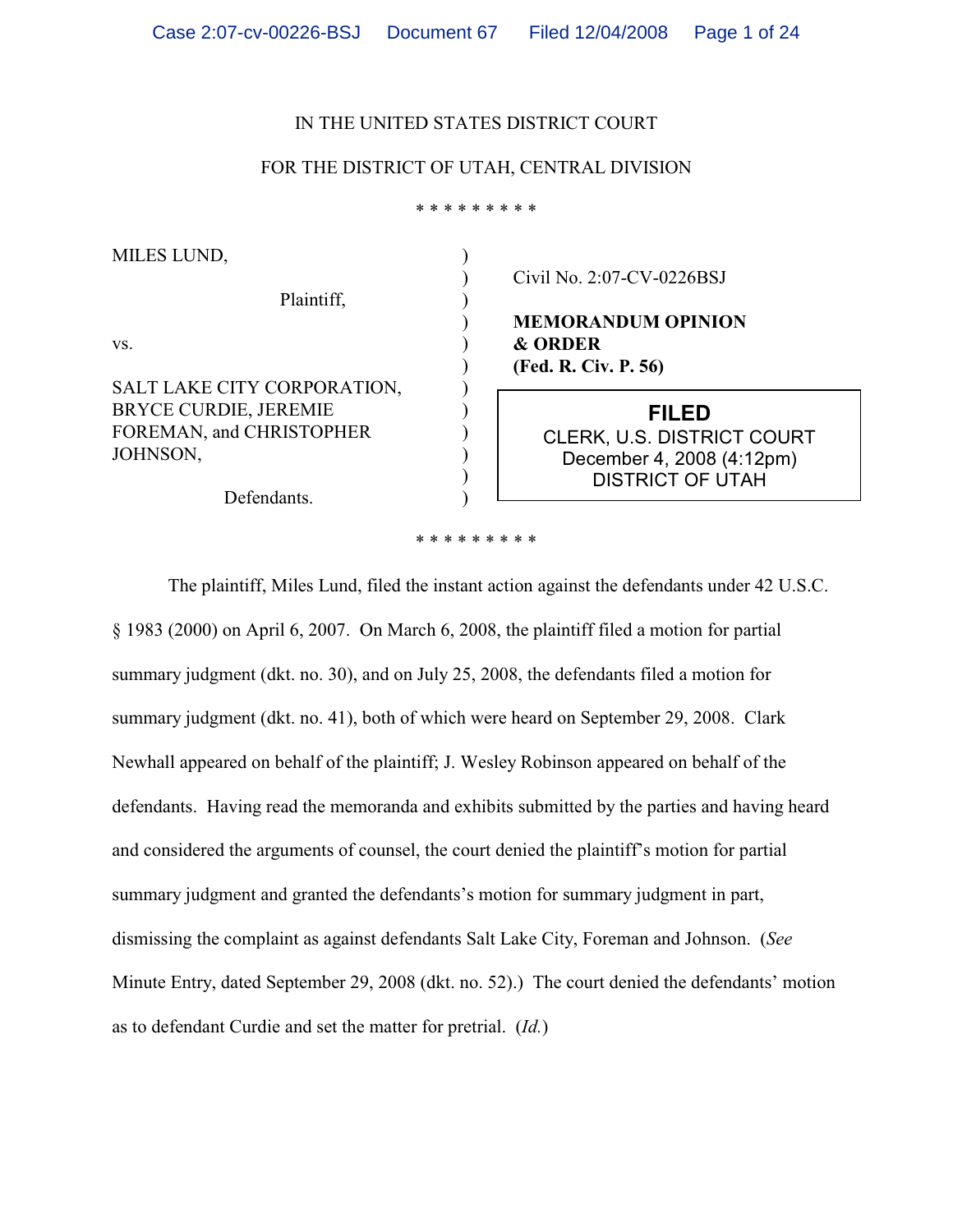### **Summary Judgment**

Summary judgment is appropriate "if the pleadings, the discovery and disclosure materials on file, and any affidavits show that there is no genuine issue as to any material fact and that the movant is entitled to judgment as a matter of law." Fed. R. Civ. P. 56(c). The court must "view the facts and draw reasonable inferences 'in the light most favorable to the party opposing the [summary judgment] motion.'" *Scott v. Harris*, 127 S. Ct. 1769, 1774 (2007) (quoting *United States v. Diebold, Inc.*, 369 U.S. 654, 655 (1962) (per curiam)). "In qualified immunity cases, this usually means adopting . . . the plaintiff's version of the facts." *Id.* at 1775.

"When the moving party has carried its burden under Rule 56(c), its opponent must do more than simply show that there is some metaphysical doubt as to the material facts . . . . Where the record taken as a whole could not lead a rational trier of fact to find for the nonmoving party, there is no 'genuine issue for trial.'" *Matsushita Elec. Industrial Co. v. Zenith Radio Corp.*, 475 U.S. 574, 586-587 (1986) (footnote omitted). "[T]he mere existence of *some* alleged factual dispute between the parties will not defeat an otherwise properly supported motion for summary judgment; the requirement is that there be no *genuine* issue of *material* fact." *Anderson v. Liberty Lobby, Inc.*, 477 U.S. 242, 247-248 (1986) (emphasis in original).

## **Plaintiff's § 1983 Claim**

Section 1983 creates a federal civil cause of action against state officials for the "deprivation of any rights, privileges, or immunities secured by the Constitution[.]" 42 U.S.C. § 1983. "[T]he ultimate and indispensable element of such a claim is the deprivation of a constitutional right." *Grubbs v. Bailes*, 445 F.3d 1275, 1278 (10th Cir. 2006).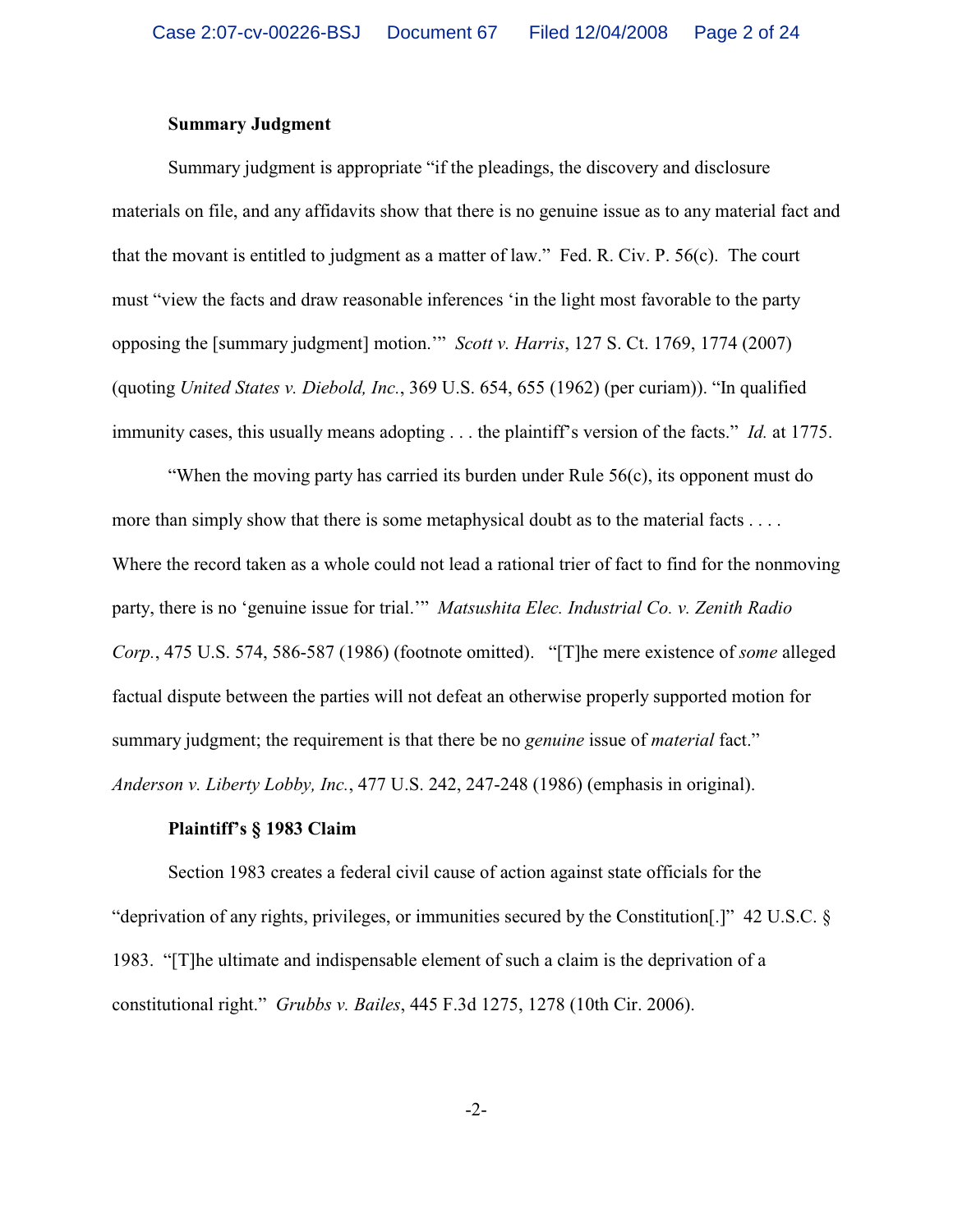# **"Excessive Force" and the Fourth Amendment**

As the Tenth Circuit recently explained:

"[A]*ll* claims that law enforcement officers have used excessive force ... in the course of an arrest, investigatory stop, or other 'seizure' of a free citizen should be analyzed under the Fourth Amendment and its 'reasonableness' standard." *Graham v. Connor*, 490 U.S. 386, 395 (1989); *Holland ex rel. Overdorff v. Harrington*, 268 F.3d 1179, 1187-88 (10th Cir.2001). The "inquiry in an excessive force case is an objective one: the question is whether the officers' actions are objectively reasonable in light of the facts and circumstances confronting them, without regard to underlying intent or motivation." *Graham*, 490 U.S. at 388, 109 S.Ct. 1865. Reasonableness is evaluated under a totality of the circumstances approach which requires that we consider the following factors: "the severity of the crime at issue, whether the suspect poses an immediate threat to the safety of the officers or others, and whether he is actively resisting arrest or attempting to evade arrest by flight." *Graham*, 490 U.S. at 396. Additionally, "the 'reasonableness' of a particular use of force must be judged from the perspective of a reasonable officer on the scene, rather than with the 20/20 vision of hindsight." *Id.* That perspective includes an "examination of the information possessed by the [officers]." *Anderson v. Creighton*, 483 U.S. 635, 641, 107 S.Ct. 3034, 97 L.Ed.2d 523 (1987).

*Weigel v. Broad*, 544 F.3d 1143, 1151-52 (10th Cir. 2008). The Fourth Amendment standard

"requires inquiry into the factual circumstances of every case; relevant factors include the crime's severity, the potential threat posed by the suspect to the officer's and others' safety, and the suspect's attempts to resist or evade arrest." *Gross v. Pirtle*, 245 F.3d 1151, 1158 (10th Cir. 2001); *accord Fogarty v. Gallegos*, 523 F.3d 1147, 1159 (10th Cir. 2008) ("In particular, we must pay 'careful attention' to factors such as 'the severity of the crime at issue, whether the suspect poses an immediate threat to the safety of the officers and others, and whether he is actively resisting arrest or attempting to evade arrest by flight.'") (quoting *Graham v. Connor*, 490 U.S at 396)) *see also* Annotation, *When Does Police Officer's Use of Force During Arrest Become So Excessive as to Constitute Violation of Constitutional Rights, Imposing Liability*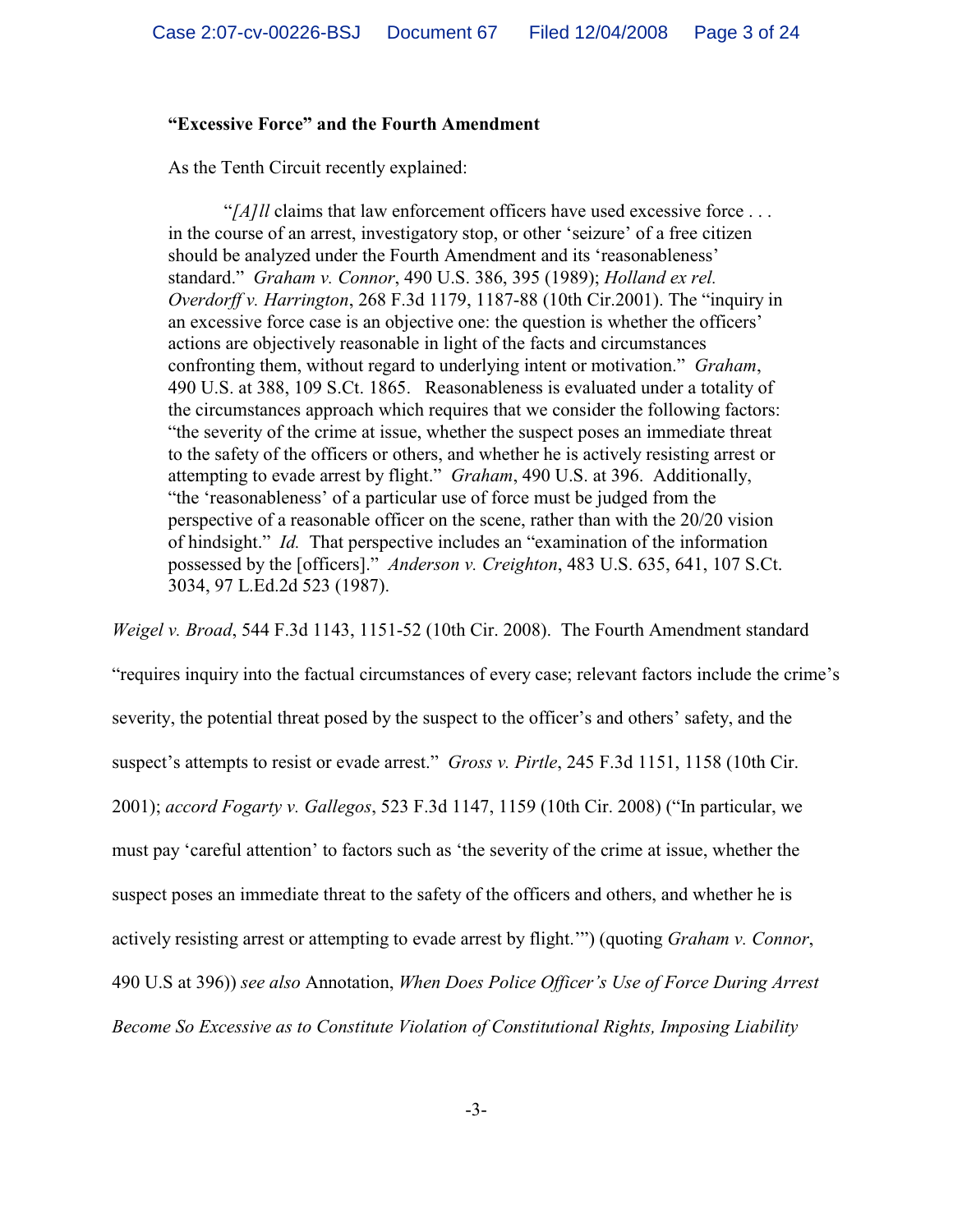*under Federal Civil Rights Act of 1871 (42 U.S.C.A. § 1983)*, 60 A.L.R. Fed. 204 (1982 & Supp. 2007).

At the summary judgment stage, once we have defined the relevant set of facts and drawn all inferences in favor of the nonmoving party to the extent supportable by the record—and if there remain no genuine issues of material fact—the *reasonableness* of the officer's actions presents "a pure question of law." *Scott*, 127 S. Ct. at 1776 n.8; *accord Medina v. Cram*, 252 F.3d 1124, 1131 (10th Cir. 2001) ("Whether the officers acted reasonably, however, is a legal determination in the absence of disputed material facts. Although the reasonableness standard is inevitably fact dependent, it should not be reserved for the jury in the absence of disputed material facts."); *Mecham v. Frazier*, 500 F.3d 1200, 1203-04 (10th Cir. 2007) (same).

## **Qualified Immunity**

The defendants correctly assert that qualified immunity is an affirmative defense to a Fourth Amendment excessive force claim.

The doctrine of "[q]ualified immunity is designed to protect public officials who act in good faith, on the basis of objectively reasonable understandings of the law at the time of their actions, from personal liability on account of later-announced, evolving constitutional norms." *Pierce v. Gilchrist*, 359 F.3d 1279, 1299 (10th Cir. 2004). It is designed to protect public officials from spending inordinate time and money defending erroneous suits at trial and to "ensure 'that erroneous suits do not even go to trial.'" *Albright v. Rodriguez*, 51 F.3d 1531, 1534 (10th Cir. 1995) (quoting *Hinton v. City of Elwood, Kan.*, 997 F.2d 774, 779 (10th Cir. 1993). Qualified immunity acts as an "immunity from suit rather than a mere defense to liability," *Mitchell v. Forsyth*, 472 U.S. 511, 526 (1985), and "the Supreme Court has repeatedly 'stressed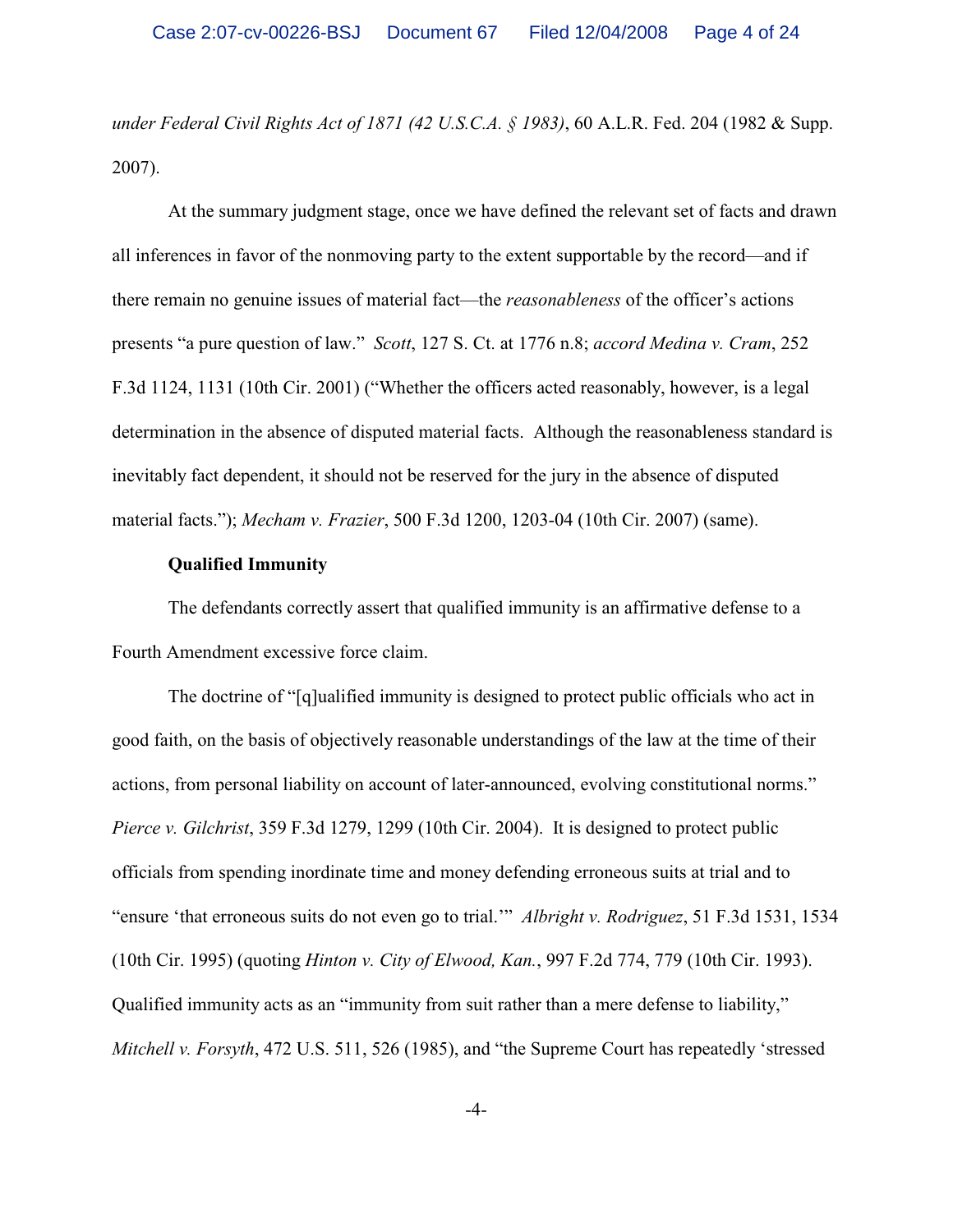the importance of resolving immunity questions at the earliest possible stage in litigation.'" *Albright*, 51 F.3d at 1534 (quoting *Hunter v. Bryant*, 502 U.S. 224, 227 (1991)); *see Oliver v. Woods*, 209 F.3d 1179, 1185 (10th Cir. 2000).

When a defendant raises the qualified immunity defense on summary judgment, the plaintiff must first "'demonstrate that the defendant's actions violated a constitutional or statutory right.'" *Nelson v. McMullen*, 207 F.3d 1202, 1206 (10th Cir. 2000) (quoting *Albright*, 51 F.3d at 1534); *see also Davis v. Scherer*, 468 U.S. 183, 197 (!984); *Romero v. Fay*, 45 F.3d 1472, 1475 (10th Cir. 1995).<sup>1</sup> "[A]fter identifying the constitutional right[s] allegedly violated, courts must determine whether the conduct was objectively reasonable in light of clearly established law at the time it took place." *Pierce*, 359 F.3d at 1297. As the Supreme Court has explained, "[i]f no constitutional right would have been violated were the allegations established, there is no necessity for further inquiries concerning qualified immunity. On the other hand, if a violation could be made out on a favorable view of the parties' submissions, the next, sequential step is to ask whether the right was clearly established." *Saucier v. Katz*, 533 U.S. 194, 201 (2001). To be clearly established, "[t]he contours of the right must be sufficiently clear that a reasonable official would understand that what he is doing violates that right." *Anderson v. Creighton*, 483 U.S. 635, 640 (1987). "This is not to say that an official action is protected by qualified immunity unless the very action in question has previously been held unlawful, but it is to say that in light of pre-existing law the unlawfulness must be apparent." *Id.* (citation omitted); *see Hope v. Pelzer,* 536 U.S. 730, 739 (2002) (same); *Mitchell*, 472 U.S. at 535 n.12.

<sup>&</sup>lt;sup>1</sup>See also Siegert v. Gillev, 500 U.S. 226, 232 (1991) ("A necessary concomitant to the determination of whether the constitutional right asserted by a plaintiff is 'clearly established' . . . is the determination of whether the plaintiff has asserted a violation of a constitutional right at all.")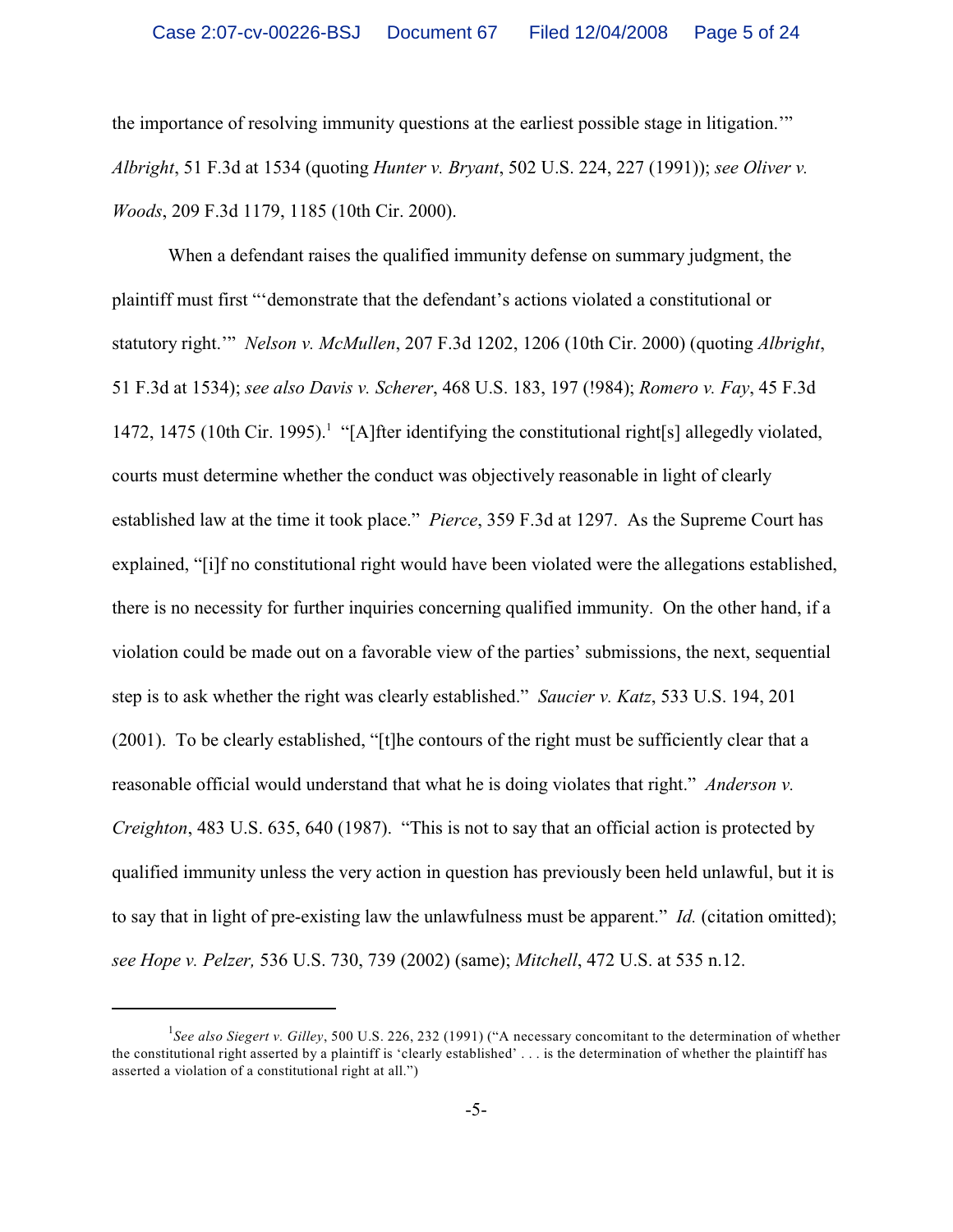"Ordinarily, in order for the law to be clearly established, there must be a Supreme Court or

Tenth Circuit decision on point, or the clearly established weight of authority from other courts

must have found the law to be as the plaintiff maintains." *Medina v. City and County of Denver*,

960 F.2d 1493, 1498 (10th Cir. 1992).<sup>2</sup> As the Supreme Court has stated:

"[P]laintiff must articulate the clearly established constitutional right and the defendant's

conduct which violated the right with specificity." *Romero*, 45 F.3d at 1475.

Only if the plaintiff succeeds in carrying his two-part burden, does the burden shift to the defendant. At that point, the defendant must show "that there are no genuine issues of material fact and that he or she is entitled to judgment as a matter of law." *Hinton*, 997 F.2d at 779. If the court concludes Plaintiff has carried his burden, the court should state on the record the clearly established constitutional right it finds the defendant violated. *See Losavio*, 847 F.2d at 646.

*Albright*, 51 F.3d at 1535.

"Our threshold inquiry in the qualified immunity analysis is whether, taking [Lund's]

allegations as true, [defendants] violated his Fourth Amendment right to be free from

To survive a motion for summary judgment, the plaintiff must show the right was clearly established in a particularized sense. . . . This court has held that for a right to be particularized, there must ordinarily be a Supreme Court or Tenth Circuit decision on point, or clearly established weight of authority from other courts.

*Mecham*, 500 F.3d at 1205-06.

 $^{2}$ In this Circuit, at least,

To assess whether the right was clearly established, we must ask if "the right [was] sufficiently clear that a reasonable officer would understand that what he is doing violates that right." *Medina*, 252 F.3d at 1128. This inquiry "must be undertaken in light of the specific context of the case, not as a broad general proposition. The relevant, dispositive inquiry in determining whether a right is clearly established is whether it would be clear to a reasonable officer that his conduct was unlawful in the situation." *Cortez v. McCauley*, 478 F.3d 1108, 1114 (10th Cir. 2007) (citations and quotations omitted).

*Wilson v. Meeks*, 52 F.3d 1547, 1552 (10th Cir.1995) (citations and quotations omitted). While the facts of the cases compared need not be identical, *Pierce v. Gilchrist*, 359 F.3d 1279, 1298 (10th Cir. 2004), they must be sufficiently analogous to satisfy the particularized context necessary to support liability.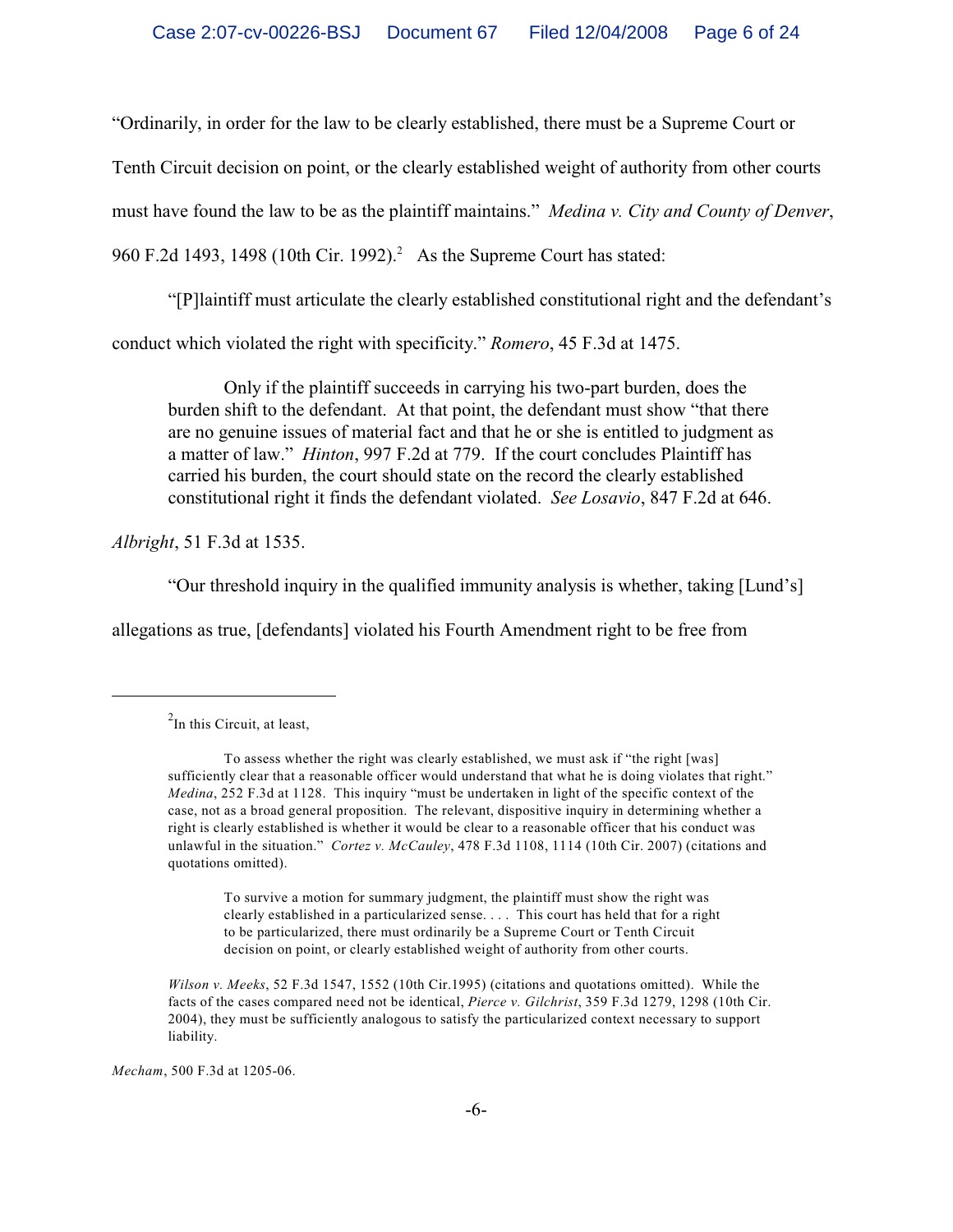unreasonable seizures," *Jones v. Hunt*, 410 F.3d 1221, 1225 (10th Cir. 2005), applying the Fourth Amendment's objective reasonableness standard. *Graham*, 490 U.S.386, 395 (1989). "In determining the reasonableness of the manner in which a seizure is effected, '[w]e must balance the nature and quality of the intrusion on the individual's Fourth Amendment interests against the importance of the governmental interests alleged to justify the intrusion.'" *Scott*, 127 S.Ct. at 1778 (quoting *United States v. Place*, 462 U.S. 696, 703 (1983)).

Thus, in judging whether Officer Curdie's actions were reasonable, we must consider the risk of bodily harm that those actions posed to plaintiff Lund in light of the threat to the safety of the public that Curdie was trying to eliminate.

## **ANALYSIS**

To assist the court in discerning whether a genuine issue of material fact exists, the

court's local rules require that

[t]he memorandum in support of a motion for summary judgment must begin with a section that contains a concise statement of material facts as to which movant contends no genuine issue exists. The facts must be numbered and refer with particularity to those portions of the record on which movant relies.

# DUCivR 56-1(b). The local rules also require that

A memorandum in opposition to a motion for summary judgment must begin with a section that contains a concise statement of material facts as to which the party contends a genuine issue exists. Each fact in dispute must be numbered, must refer with particularity to those portions of the record on which the opposing party relies and, if applicable, must state the number of the movant's fact that is disputed. All material facts of record meeting the requirements of Fed. R. Civ. P. 56 that are set forth with particularity in the statement of the movant will be deemed admitted for the purpose of summary judgment, unless specifically controverted by the statement of the opposing party identifying material facts of record meeting the requirements of Fed. R. Civ. P. 56.

DUCivR 56-1(c).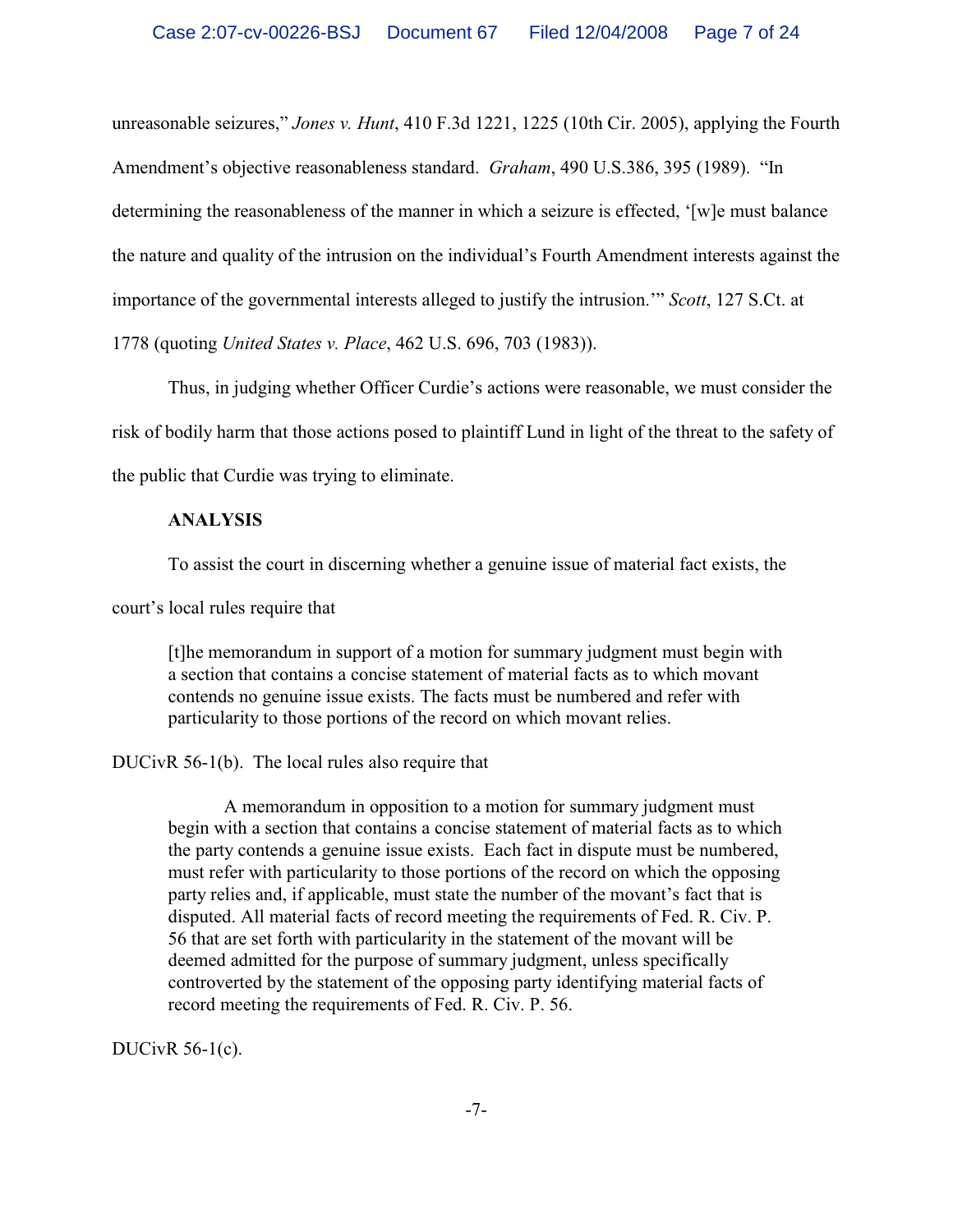In this case, the parties' memoranda supporting and opposing both motions for summary judgment contain the statements of fact required by the local rules, and each party in turn disputes many of the fact statements in the other's supporting memoranda and sets forth a number of additional fact statements—all with citations to Rule 56(c) materials, *viz.*, pleadings, discovery and disclosure materials, including extensive deposition testimony, and affidavits in the record. (*Compare* Memorandum in Support of Plaintiff's Motion for Partial Summary Judgment, filed March 6, 2008 (dkt. no. 31) (Pltf's Mem."), at 2-6 ¶¶ 1-33, *with* Defendants' Memorandum Opposing Plaintiff's Motion for Partial Summary Judgment, filed April 14, 2008 (dkt. no. 33) ("Defs' Opp. Mem."), at 1-10; *compare* Defendants' Memorandum in Support of Motion for Summary Judgment, filed July 25, 2008 (dkt. no. 42) ("Defs' Mem."), at 2-10  $\P\P$ 1-54, *with* Plaintiff's Memorandum in Opposition to Defendant's Motion for Summary Judgment, filed August 26, 2008 (dkt. no. 46) ("Pltf's Opp. Mem."), at 2-8.) Many of plaintiff Lund's additional fact statements are disputed by the defendants' reply memorandum. (*See* Defendants' Reply Memorandum in Support of Motion for Summary Judgment, filed September 25, 2008 (dkt. no. 50) ("Defs' Reply"), at 2-8 ¶¶ 1-24.)

Sifting through these factual assertions, a few things become readily apparent: (1) Lund does not assert any specific facts in this record evidencing the use of excessive force by defendants Foreman and Johnson; and (2) Lund does not assert facts showing that when defendant Curdie's used allegedly excessive force, he acted pursuant to a policy or custom of Salt Lake City, or that the city itself has acted in a manner deliberately indifferent to the continuing, widespread, and persistent unconstitutional conduct by city officials. *See Rost ex. rel. K.C. v. Steamboat Springs RE-2 Sch. Dist.*, 511 F.3d 1114, 1125 (10th Cir. 2008).

-8-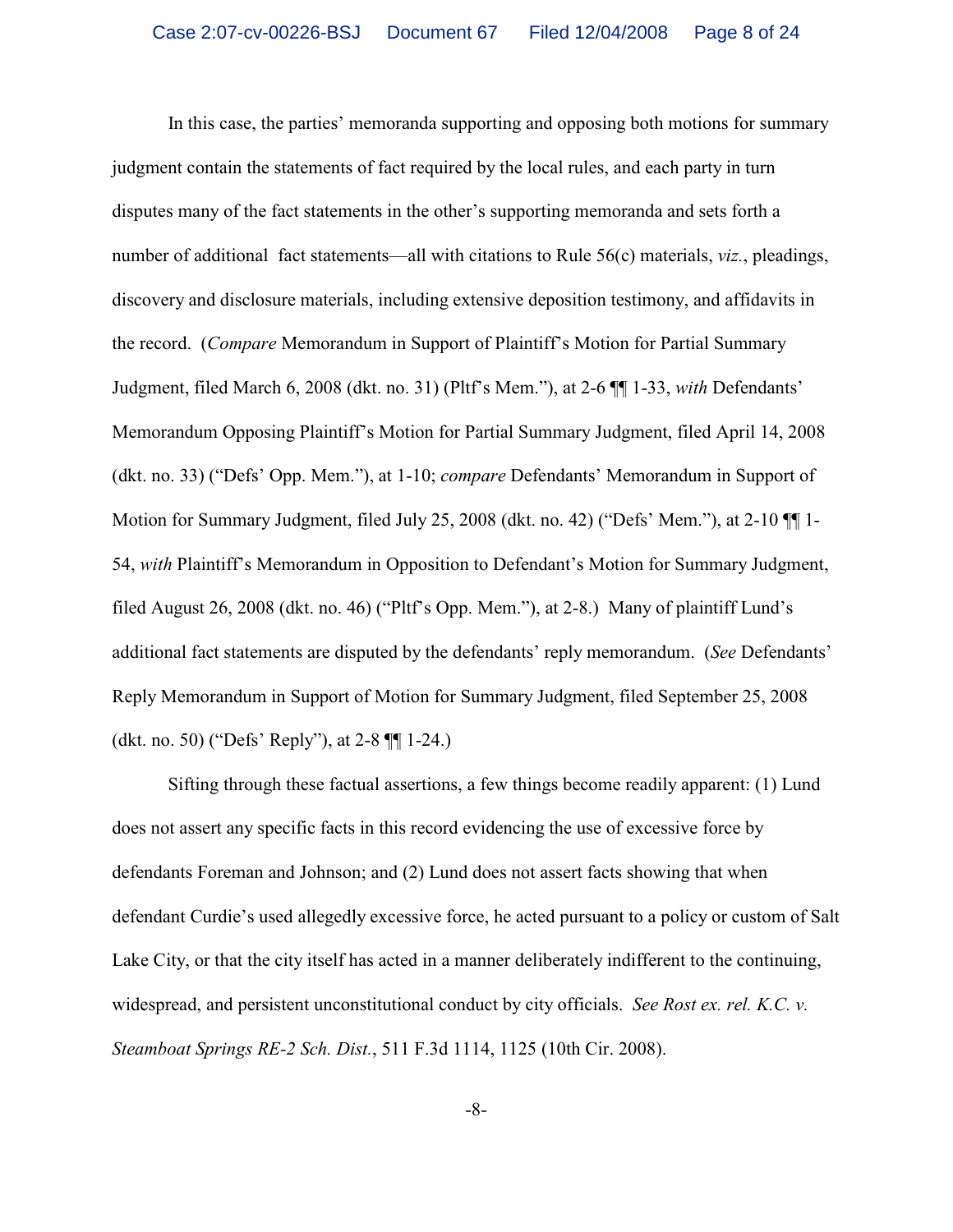The Supreme Court has long held that "a local government may not be sued under § 1983 for an injury inflicted solely by its employees or agents," *Monell v. Dep't of Soc. Servs.*, 436 U.S. 658, 694 (1978), but will be held liable only where "action pursuant to official municipal policy of some nature caused a constitutional tort," *id.* at 691, or where there is a continuing, widespread, and persistent pattern of official misconduct and deliberate indifference to or tacit authorization of the conduct by policy-making officials after notice of that conduct. *Rost*, 511 F.3d at 1125. Section 1983 rejects the tort principle of *respondeat superior* and does not subject municipalities to vicarious liability for the acts of their employees; "municipal taxpayers are liable only for the municipality's own misdeeds." *Milligan- Hitt v. Board of Trustees of Sheridan County School Dist. No. 2*, 523 F.3d 1219, 1223 (10th Cir. 2008) (citing *Monell*).

Far from showing that Officer Curdie's conduct was "representative of an official policy or custom of the institution," *Rost*, 511 F.3d at 1124, the parties' statements of material fact acknowledge that an internal investigation conducted by the Police Department concluded that under the Department's own policies, Officer Curdie's use of force was unreasonable, and he was given a letter of reprimand. (*See* Pltf's Mem. at 5 ¶ 24 & Exhibit "A"; Defs' Opp. Mem. at 4-5 ¶ 9.)

Absent some plausible factual basis for municipal liability under § 1983, Lund's claim against Salt Lake City must be dismissed.

Likewise, absent significant probative admissible evidence of the use of excessive force by defendants Foreman and Johnson, Lund's § 1983 claim against them must also be dismissed.

To prevail on a claim for damages for a constitutional violation pursuant to 42 U.S.C. § 1983, a plaintiff must establish the defendant acted under color of state law and caused or contributed to the alleged violation. *Ruark v. Solano*, 928 F.2d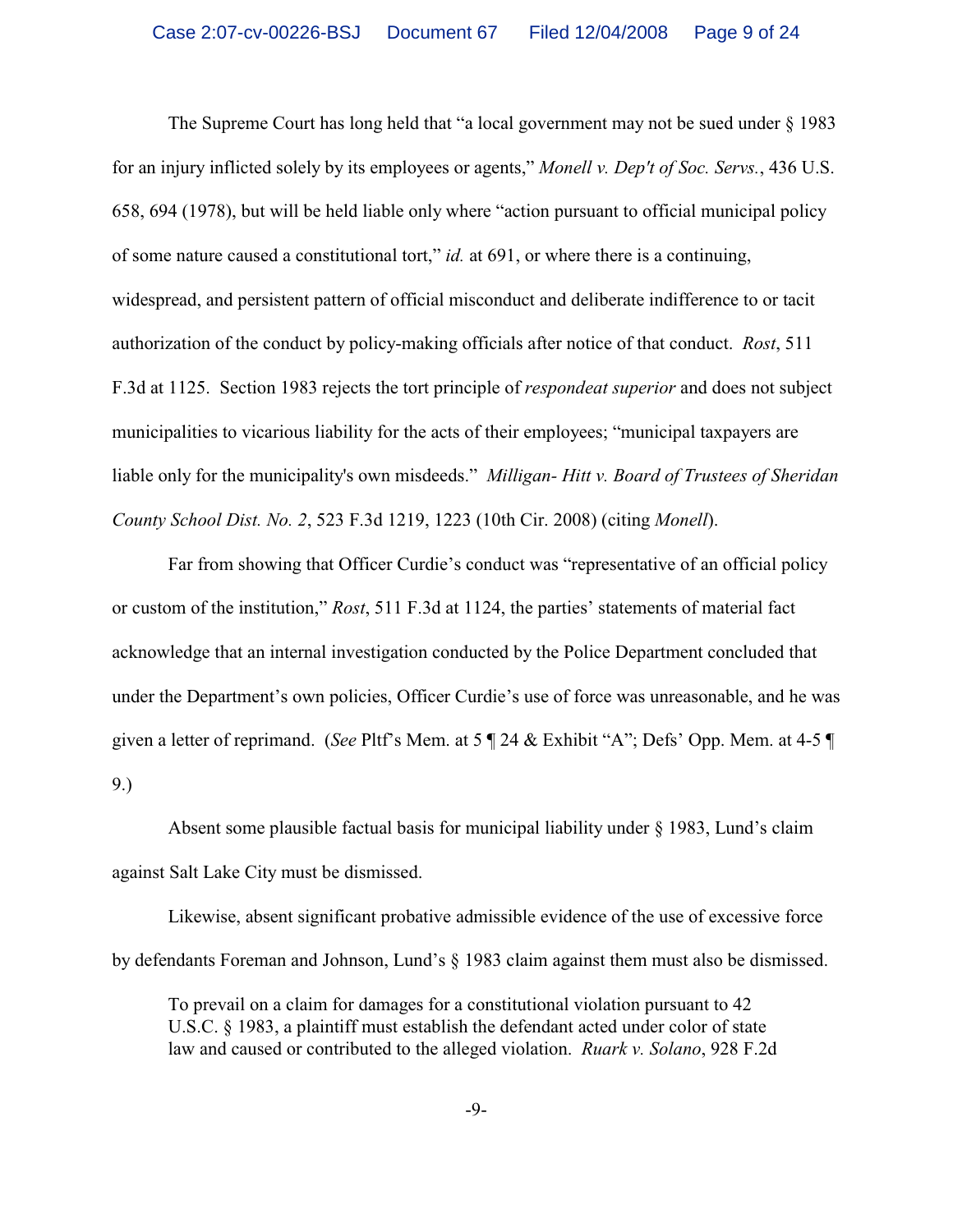947, 950 (10th Cir.1991); *Snell v. Tunnell*, 920 F.2d 673, 700 (10th Cir. 1990); *Bennett v. Passic*, 545 F.2d 1260, 1262-63 (10th Cir. 1976). The plaintiff must show the defendant personally participated in the alleged violation, *Bennet*, 545 at 1262-63, and conclusory allegations are not sufficient to state a constitutional violation. *Wise v. Bravo*, 666 F.2d 1328, 1333 (10th Cir.1981).

*Jenkins v. Wood*, 81 F.3d 988, 994 (10th Cir. 1996).

The more difficult question is whether, taking plaintiff Lund's factual allegations as true, defendant Curdie violated Lund's Fourth Amendment right to be free from unreasonable seizures by using excessive force in taking Lund into custody.

#### **Plaintiff's Factual Allegations**

On November 25, 2006, plaintiff Miles Lund was visiting Liberty Park, a public park located in downtown Salt Lake City, and feeding the ducks that gather on the large pond in the southeast quadrant of the park.<sup>3</sup> Responding to a report of a man with a gun at the park,<sup>4</sup> Officer Curdie arrived, identified Lund as the suspected man with a gun, and approached Lund from behind. When Officer Curdie first saw Lund, he was facing away from Curdie and feeding the ducks in the pond. Curdie drew his firearm, pointed it at Lund and verbally ordered Lund to raise his hands above his head. Lund heard an officer say "Get your hands up or I'll shoot you," placed his left hand on his head, and told Officer Curdie that he was physically unable to raise his right arm above his head. Lund held his right arm away from his body, as high as shoulder level,

<sup>&</sup>lt;sup>3</sup>Plaintiff's factual allegationa haver been gleaned largely from his summary judgment memoranda. (*See* Pltf's Mem. at at 2-6 ¶¶ 1-33; Pltf's Opp. Mem. At 2-8.)

<sup>&</sup>lt;sup>4</sup> According to the defendants, Lund had confronted a park user named Martin Stolz and his wife concerning their dog, who was off leash and chasing the ducks at the park. Stolz claimed claimed that Lund showed him some kind of police badge and reached into his coat pocket for a gun, at which point Stolz fled the scene, shouting that Lund had a gun. Stolz then called 911 and reported that "a guy pulled a gun on me," and gave a description of Lund and a black handgun. (Defs' Mem. at 2-3 ¶¶ 3-8.)

No firearm was found in Lund's possession or at the scene, and none of the witnesses reported seeing Lund discard or dispose of a weapon after Stolz left the park. It thus appears that Stolz' report that Lund threatened him with a black pistol was false.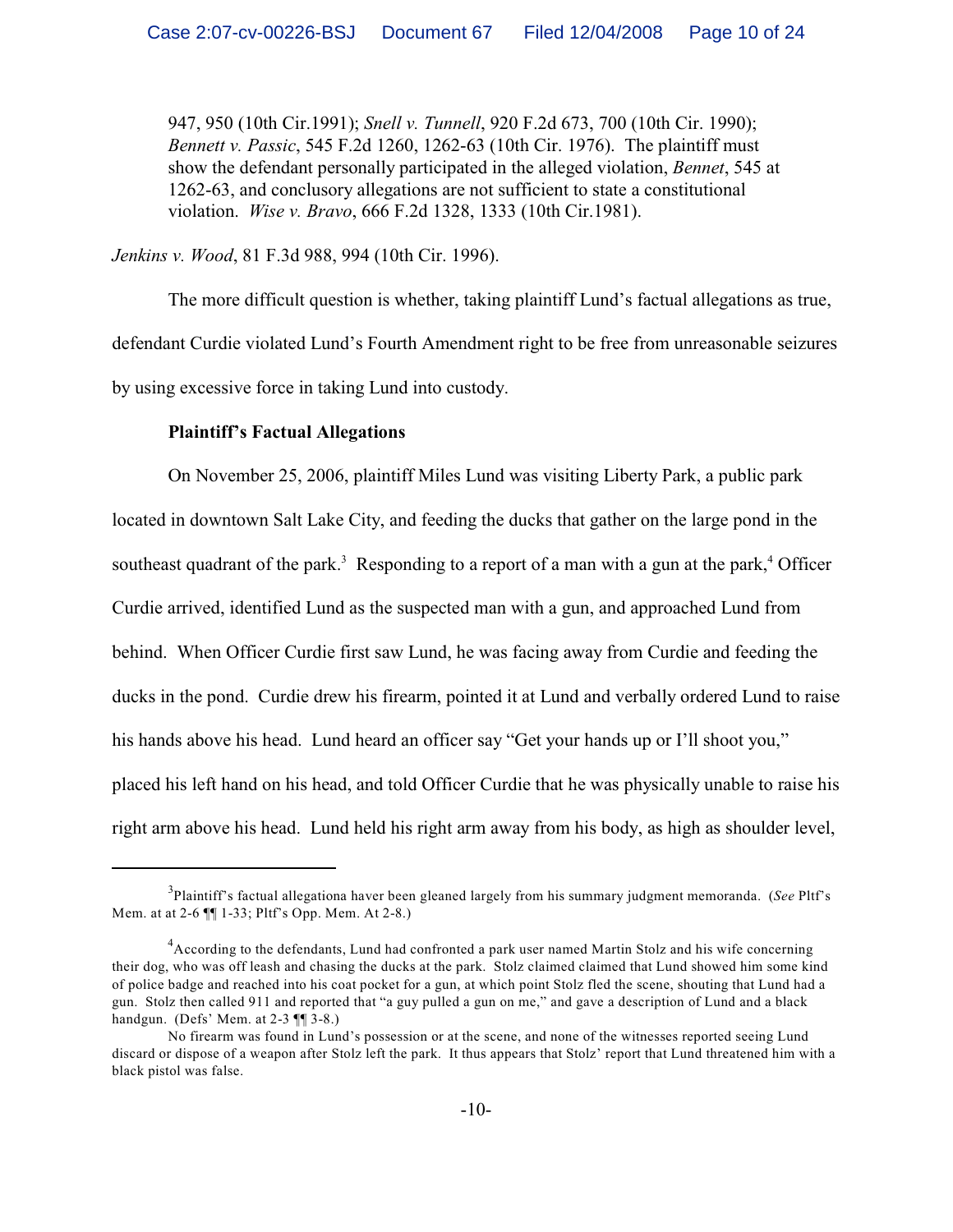but could not reach his head. Officer Curdie ordered Lund to go into a kneeling position. Again, Lund told Curdie that he was physically unable to get into a kneeling position. Lund made no hostile or threatening movements or gestures while responding to Officer Curdie's commands, and was described by one witness as being very cooperative.

At the same time, Officers Max Nelson, Jeremy Crowther, Christopher Johnson and Jeremie Foreman had arrived at the scene, and Officers Nelson and Crowther drew their weapons and also held Lund at gunpoint. Officer Nelson told Officer Curdie that he wanted to have Officer Crowther place Lund under arrest. Disregarding this, Officer Curdie holstered his weapon, approached Lund from behind, pinned Lund's arms and shoulders in a "bear hug" embrace and knocked Lund to the ground. Lund's head hit the ground, sustained an abrasion to his forehead and broke his glasses. He was then handcuffed, lifted by the handcuffs, dragged across the sidewalk and placed roughly on a park bench. He then fell off the bench to the ground, in extreme pain caused by the handcuffs forcing his immobile right shoulder into posterior extension. (*See* Complaint, filed April 6, 2007 (dkt. no. 1), at  $4 \text{ }\mathbb{I} \text{ }\mathbb{I} \text{ } 20\text{-}27.$ )<sup>5</sup>

Lund was found to have no weapon of any kind on his person, and was subsequently released without charge. He was subsequently diagnosed in March of 2007 as having a large intracranial hematoma that more likely than not was the result of his head striking the ground on November 25, 2006, and required surgical treatment.

 ${}^{5}$ Lund's Complaint also alleges that while he was on the ground, one of the officers kicked him, but he does not now allege that Officer Curdie kicked him. Nor has he identified which officer did. Plaintiff's counsel argued that all three of the individual defendants should be held accountable under § 1983 for kicking Lund, citing *Summers v. Tice*, 33 Cal. 2d 80, 199 P.2d 1 (1948). In *Summers*, the plaintiff's eye was injured by a shotgun pellet and the two defendants had both fired shotguns in his direction. Thus, each defendant in *Summers* was a person who had carelessly fired a shotgun at the plaintiff. The *Summers* court ruled that each could be held liable, and shifted the burden of proof to the defendants to explain what happened. This court is familiar with the *Summers* principle, *see, e.g.*, *Allen v. United States*, 588 F. Supp. 247, 404-16 (D. Utah 1984), and concludes that Mr. Lund's case is not a *Summers* situation, *viz.*, Lund does not allege that all three officers kicked in his direction, but that only one struck him.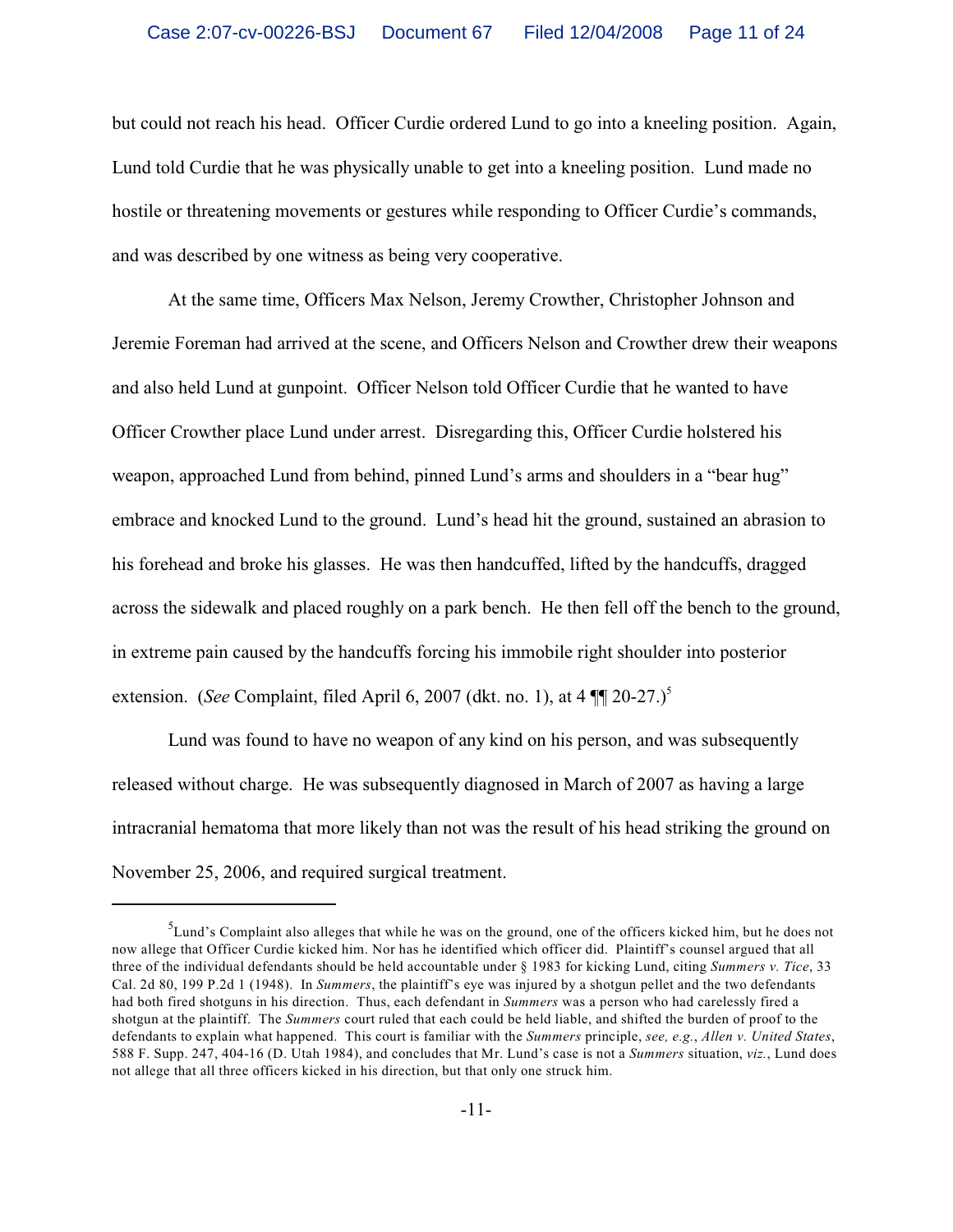Following an administrative investigation, Captain Carroll Mays gave Officer Curdie a letter of reprimand sustaining an allegation of the use of "unreasonable force" in taking Lund into custody:

It is my belief that had you utilized a tactical plan including the assistance of available officers on the scene, Mr. Lund most likely would have been taken into custody in a more controlled manner utilizing less force. Mr. Lund was somewhat compliant and told you he could not raise his arms above his head and was unable to kneel down. With this information and your observation of Mr. Lund's age, you should have modified your approach to taking him into custody.

(Letter to Officer Bryce Curdie, dated July 5, 2007, annexed as Exhibit A to ltf's Opp. Mem.)

Officer Curdie's summary judgment memoranda dispute Lund's narrative of the events of November 25th, alleging *inter alia* that Curdie told Lund that he was a police officer and that Lund was considered armed and dangerous; that Lund did not comply with his thrice-repeated order to face away from him, place his hands on the back of his head, interlock his fingers, and separate his feet, instead turning to face Curdie with both of his arms at his sides. Not only did he fail to comply with his verbal commands, Officer Curdie asserts that Lund was moving his hands and shuffling his feet, and that he also reached for the waistband of his pants with his right hand, which Curdie interpreted as a "very, very threatening" movement. Curdie asserts that he repeatedly ordered Lund to go to his knees or to lay prone on the ground, but that Lund refused to comply, saying that he was "crippled." Yet Officer Curdie's observation of Lund gave "every indication that he [Lund] was able to perform the tasks that I was asking him to perform," and Lund did not appear to Curdie to have limited mobility or some kind of physical ailment.

Lund in turn disputes most of these assertions, denying that he reached for his waistband with his right hand, that he failed to raise his left hand when ordered, that he moved his hands or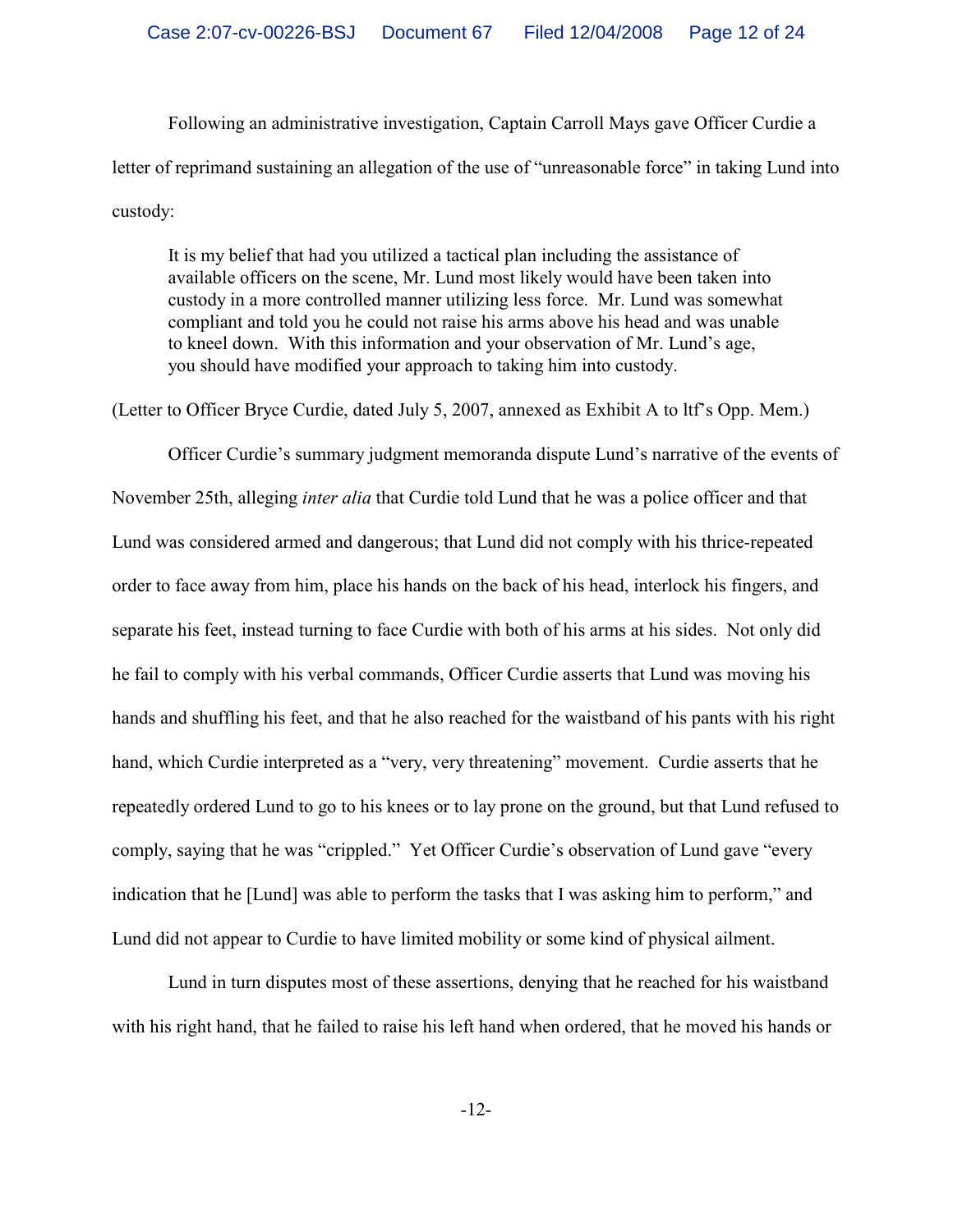shuffled his feet, or that he was specifically ordered to lay down on the ground. Other witnesses say that Lund had raised both his hands to at least shoulder level, that he did face away from Officer Curdie as ordered, and that he was visibly handicapped and exhibited some difficulty in moving.

Plaintiff's counsel argues that "[t]he facts about location of Mr. Lund's arms and hands, visibility of his physical impairment, knowledge of his physical impairment, his attempts to comply, his likelihood of flight, his likelihood of danger to others, the availability of other officers to control the situation, the method and forcefulness with which Curdie took Lund to the ground and the availability of alternative means of taking Mr. Lund into custody are disputed." (Pltf's Opp. Mem. at 9.) Indeed, as this court noted at the September 29th hearing,<sup>6</sup> the facts in the November 25th narrative sequence that remain in dispute are the same facts that Officer Curdie relies upon to justify his use of physical force in tackling Lund and forcing him to the ground.<sup>7</sup> The dispute as to those essential transactional facts must be resolved by the trier of fact before we may determine whether Officer Curdie's use of force was unreasonable and excessive

6

(Defs' Mem. at 15.)

THE COURT: I think that . . . the factual footing upon which – with which we're dealing has a series of disputed facts that preclude me at least at this point from dealing with your motion in reference to [Curdie].

<sup>(</sup>Transcript of Hearing, dated September 29, 2008, at 35:8-13.)

 $\sigma$ <sup>7</sup>Counsel argues that

<sup>[</sup>u]nquestionably, a reasonable officer in Officer Curdie's situation would have reasonably considered Lund to be a threat to his safety and anyone else in the vicinity. Lund refused to face away from Officer Curdie, and would not comply with Officer Curdie's commands to place his hands on the back of his head, go down to his knees, or lay down on the ground. Of greatest concern was Lund's furtive movement to his waistband, where he could have concealed a weapon, and his refusal to bring his right hand away from his body.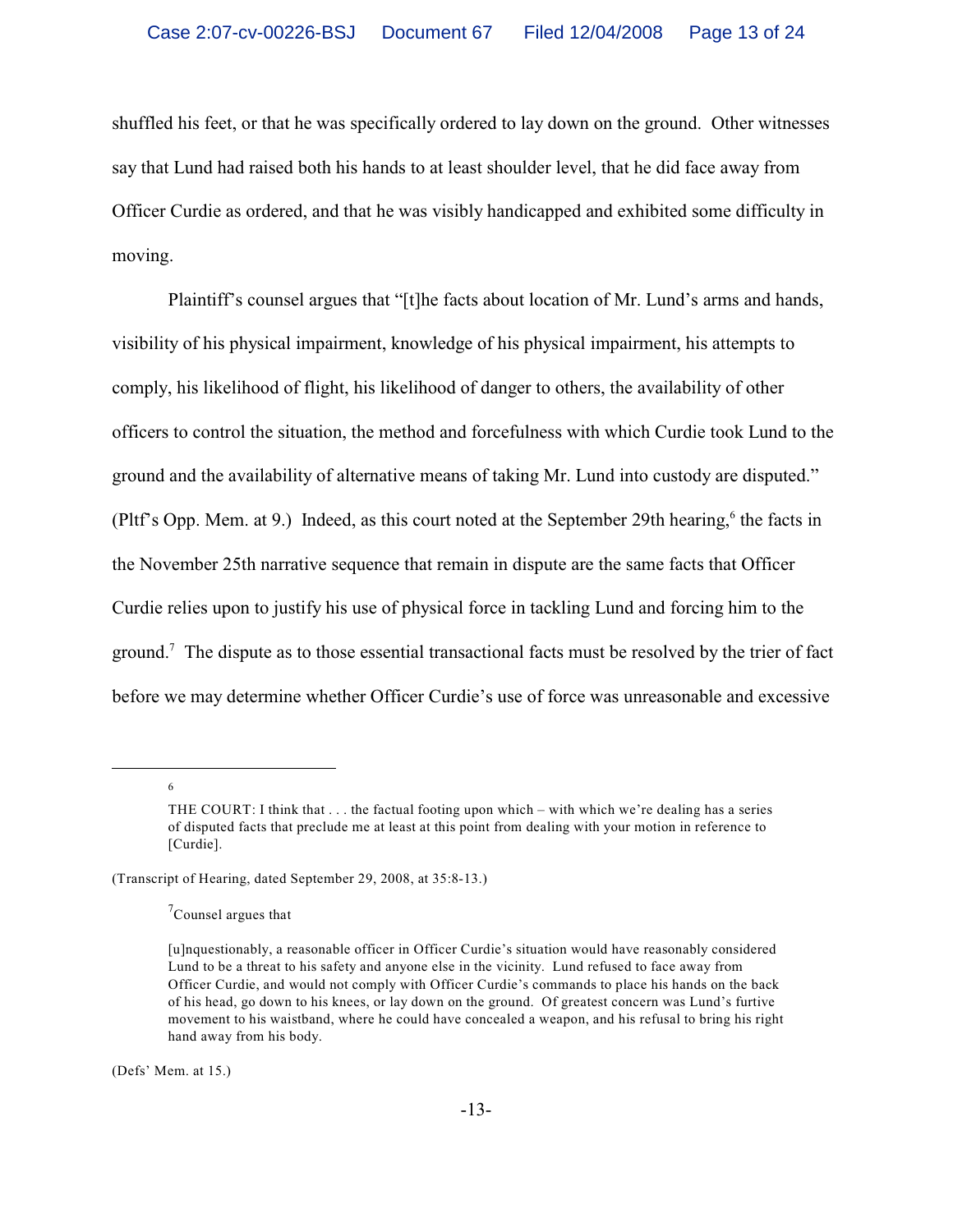under those circumstances, applying Fourth Amendment standards.

Concerning Curdie's qualified immunity defense, this court concludes that when "[t]aken in the light most favorable to the party asserting the injury," the facts as alleged by Mr. Lund show that Officer Curdie violated Lund's Fourth Amendment right to be free from unreasonable seizures by using excessive force in taking Lund into custody on November 25, 2006. *See Hesse v. Town of Jackson*, 541 F.3d 1240, 1244 (10th Cir. 2008). In balancing the nature and quality of the intrusion on the individual's Fourth Amendment interests against the importance of the governmental interests alleged to justify the intrusion, *see Scott*, 127 S. Ct. at 1778, the seriousness of the forceful intrusion upon Lund's interest in his own physical integrity and wellbeing through the use of force that caused him both immediate and serious physical injury outweighs the asserted governmental interest in immediately eliminating the perceived threat that Lund posed to the safety of Officer Curdie, other police officers at the scene, and other park users and passers-by. 8

No one at the scene had observed Lund carrying, brandishing or threatening anyone with a firearm or other weapon in any fashion, and no weapon was found.<sup>9</sup> Moreover, Officer Curdie

 ${}^{8}$ According to the defendants, "Officer Curdie determined that it was imperative to take Lund into custody as soon as possible to remove any potential that Lund might pull a weapon from his waistband or some other place of concealment and engage in a gun fight in a well-used public park." (Defs' Mem. at 8 ¶ 41.)

 $^{9}$ By itself, mere possession of a firearm in public is not unlawful and may well represent the exercise of a fundamental constitutional right guaranteed by the Second Amendment to the United States Constitution and Article I, § 6 of the Utah Constitution (recognizing the "individual right of the people to keep and bear arms for security and defense of self, family, others, property, or the state, as well as for other lawful purposes," subject to the power of the Legislature to define the "lawful use of arms."). *See District of Columbia v. Heller*, 128 S. Ct. 2783, 2799 (2008) ("There seems to us no doubt, on the basis of both text and history, that the Second Amendment conferred an individual right to keep and bear arms."); *see also* Utah Code Ann. §§ 76-10-500 to 530 (2003 & Supp. 2008) (Utah Firearms Act). In Utah, the carrying of a *concealed* weapon on one's person in public is a matter of State licensing and regulation, and is routinely permitted pursuant to the applicable State statute. *See* Utah Code Ann. §§ 53-5-701 to 711 (Supp. 2008). The legislature has explicitly denied local governmental entities such as Salt Lake City the power to limit or restrict possession of a firearm on public property: "Unless specifically authorized by the Legislature by statute, a local authority or state entity (continued...)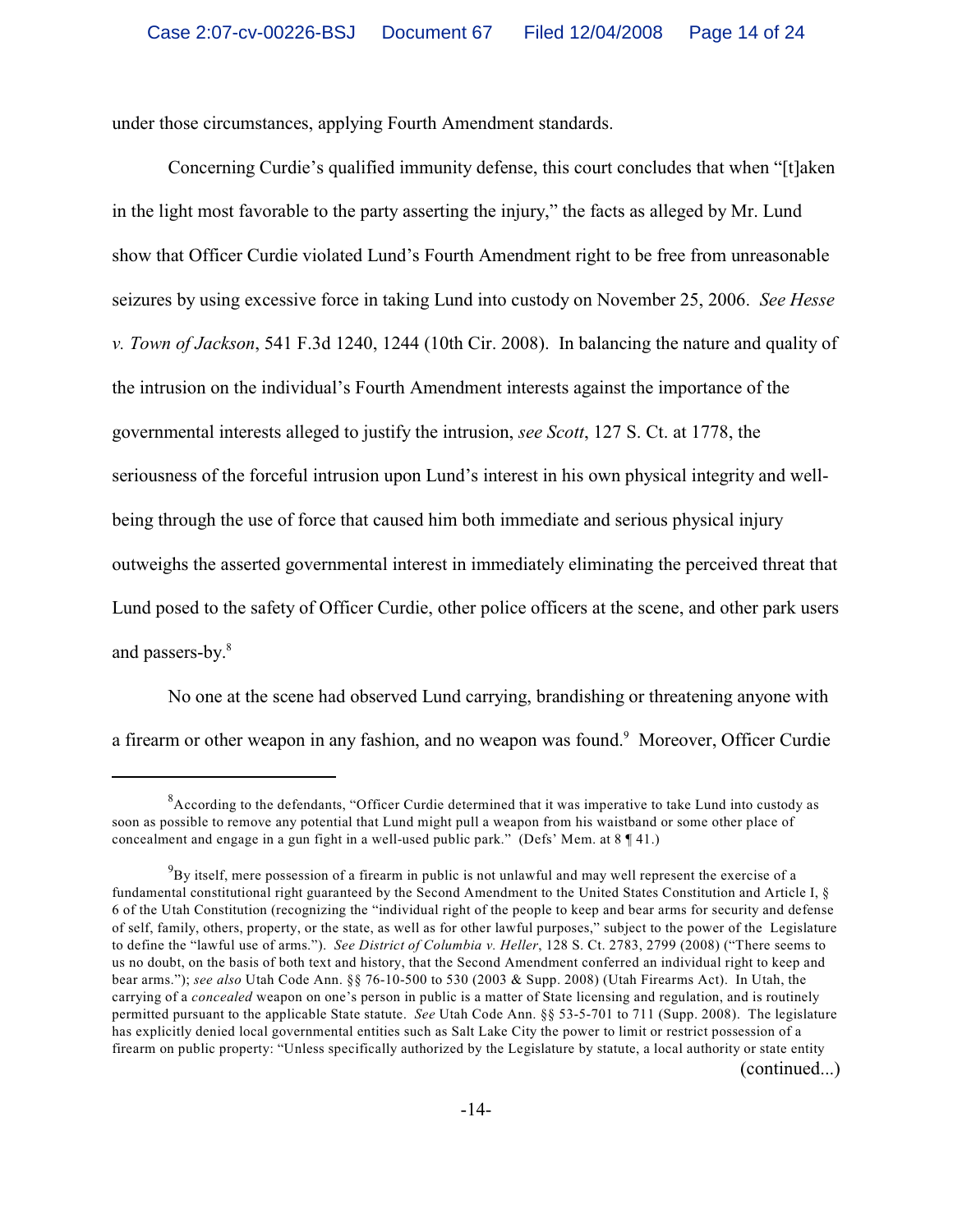was not alone in facing the perceived threat of an unseen weapon. Other officers were present at the scene, two of whom were already holding Lund at gunpoint when Officer Curdie decided to tackle him to the ground. All of them were available to assist Curdie in taking Lund into custody. According to plaintiff Lund's factual allegations, here taken as true, Lund had complied with Officer Curdie's commands as best he could, explained why he could not fully comply and made no threatening movements or gestures towards Curdie or anyone else at the scene. Lund did not actively resist arrest; nor did he attempt to evade arrest by fleeing the scene.

By pointing their weapons at Lund, the officers made an immediate threat of use of deadly force—which itself represents the use of force under the Fourth Amendment—in seizing Lund and taking him into custody. *See Holland ex rel. Overdorff v. Harrington*, 268 F.3d 1179, 1192 (10th Cir. 2001) ("The display of weapons, and the pointing of firearms at persons inescapably involves the immediate threat of deadly force. Such a show of force should be predicated on at least a perceived risk on injury to the officers and others, based upon what the officers know at that time."). Officer Curdie decided to further escalate that use of force by physically taking Lund down to the ground, based upon facts from which Curdie inferred an

 $\degree$ (...continued)

may not enact, establish, or enforce any ordinance, regulation, rule, or policy pertaining to firearms that in any way inhibits or restricts the possession or use of firearms on either public or private property." Utah Code Ann. § 53-5a-102 (Supp. 2008); *see University of Utah v. Shurtleff*, 2006 UT 51, ¶ 11, 144 P.3d 1109, 1113 (observing that the enactment of § 53-5a-102 in 2004 "dramatically altered the legal landscape, rendering it clear that Utah's firearms statutes are universally applicable"). The legislature has authorized municipalities only to "regulate and prevent the discharge of firearms, rockets, powder, fireworks or any other dangerous or combustible material." Utah Code Ann. § 10-8-47 (2007).

As articulated by the Utah Legislature, public policy in this State may fairly be read to condone and even encourage gun ownership and the lawful possession and carrying of firearms in public places. Salt Lake City's asserted governmental interest in its police officers' response to a report of a "man with a gun" in a public park cannot be weighed in isolation from this oft-emphasized public policy. In that context, there may well be more individual constitutional rights at stake than the Fourth Amendment freedom from unreasonable searches and seizures.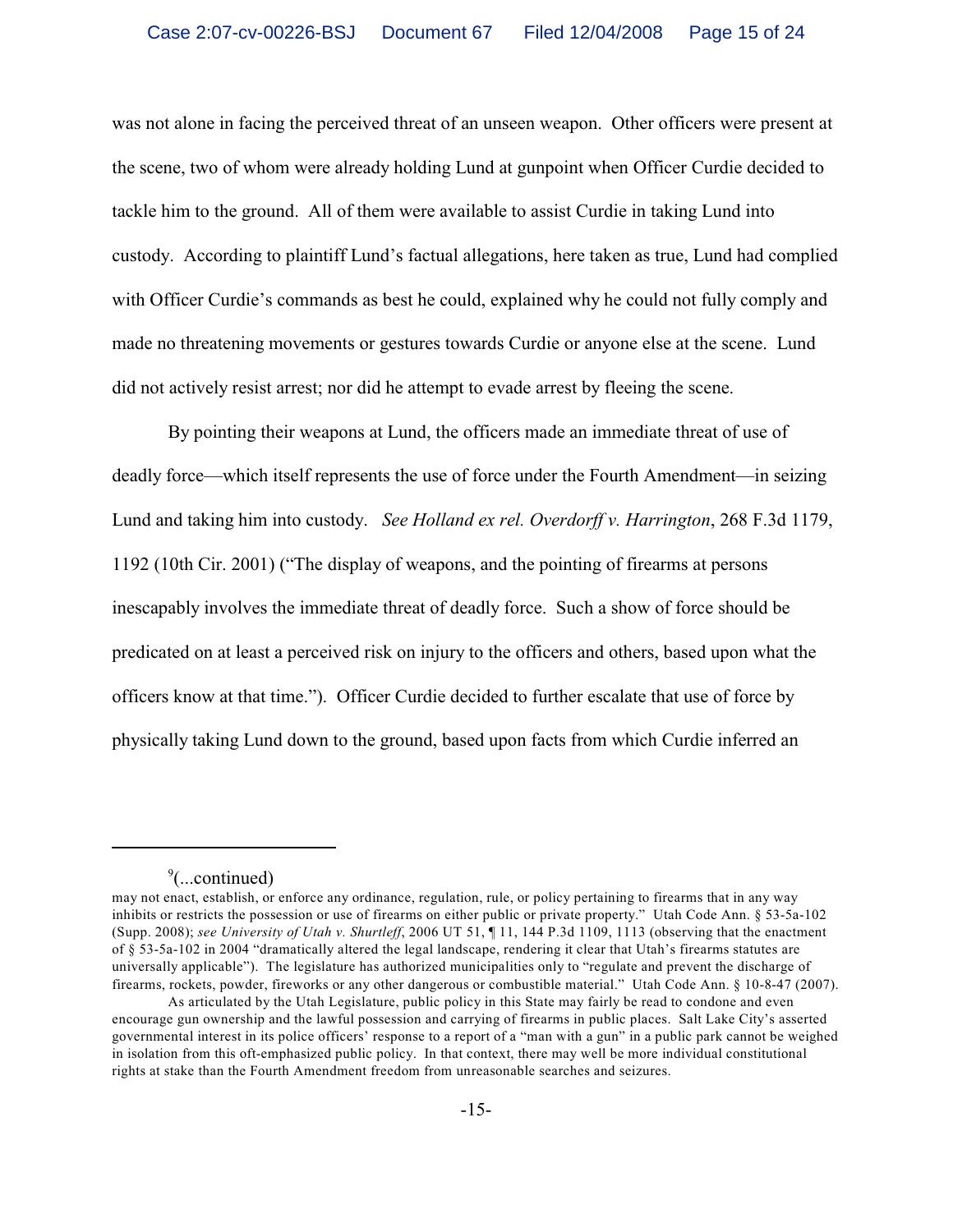immediate risk of injury—factual allegations that Lund disputes.<sup>10</sup> Based upon plaintiff Lund's version of the facts, and considering factors such as the severity of the alleged crime at issue, whether Lund posed an immediate threat to the safety of the officers and others, and whether Lund was actively resisting arrest or attempting to evade arrest by flight, Curdie's escalation of the use of force in taking Lund into custody was unreasonable and excessive.

Having decided the threshold qualified immunity question in favor of the plaintiff, the court must "'determine whether that right was clearly established at the time of the alleged violation.'" *Hesse*, 541 F.3d at 1244 (quoting *Conn v. Gabbert*, 528 U.S. 286, 290 (1999)); *see Eidson v. Owens*, 515 F.3d 1139, 1148 (10th Cir. 2008) (explaining that "our next step is to determine whether, in light of the specific context of this case, the constitutional prohibition was clearly established." (citing *Cortez v. McCauley*, 478 F.3d 1108, 1114 (10th Cir. 2007)).

As the Tenth Circuit has observed,

The Fourth Amendment's guarantee that people shall "be secure in their persons, houses, papers, and effects, against unreasonable searches and seizures" has been part of our Constitution since 1791. The Fourth Amendment reasonableness standard "is 'clearly established' in the context of § 1983 actions" involving claims of excessive force. . . . Indeed, "there is no doubt that *Graham v. Connor* . . . clearly establishes the general proposition that use of force is contrary to the Fourth Amendment if it is excessive under objective standards of reasonableness."

*Holland*, 268 F.3d at 1195 (quoting *Saucier*, 533 U.S. at 201-02) (citations omitted).

The defendants argue that as of November 25, 2006, plaintiff Lund's Fourth Amendment right to be free from the use of excessive force was not clearly established, at least in the particular context of this case: "There is no case law in the Tenth Circuit or anywhere else that

<sup>&</sup>lt;sup>10</sup>Defense counsel acknowledged these disputes at the hearing. (See Transcript of Hearing, dated September 29, 2008, at 17:17-24 (Mr. Robinson) ("that is in dispute from a number of different factual sources").)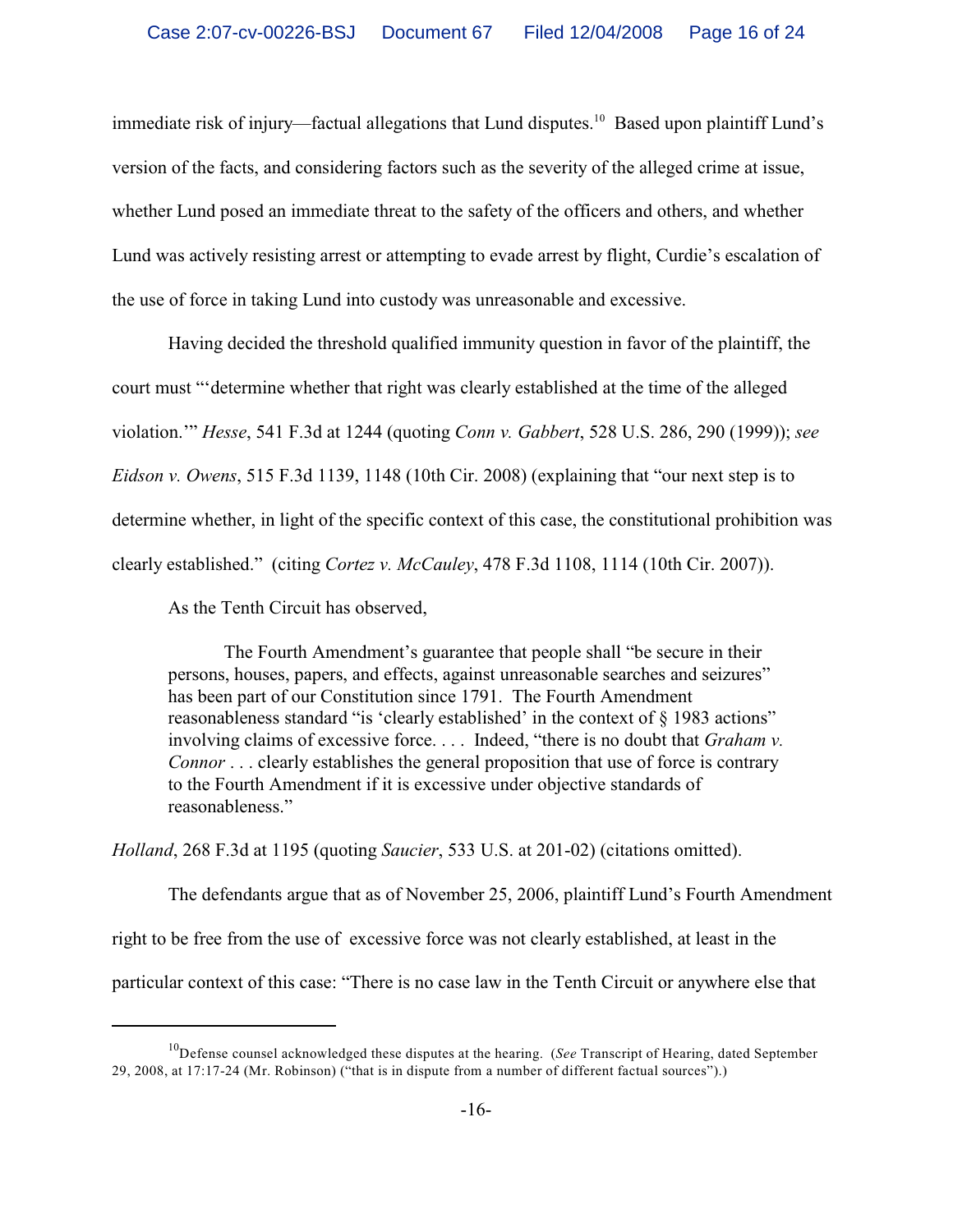would put Officer Curdie on notice that his split-second decision to take Lund to the ground under the circumstances presented was clearly unlawful." (Defs' Mem. at 18.) Qualified immunity, counsel insists, "protects 'all but the plainly incompetent or those who knowingly violate the law,'" (*id.* (quoting *Malley v. Briggs*, 475 U.S. 335, 341 (1986))), and "the contours of Mr. Lund's Fourth Amendment rights in this situation were not clearly established." (Transcript of Hearing, dated September 29, 2008, at 13:11-12 (Mr. Robinson).)

Counsel cites to an unpublished disposition in *Chidester v. Utah County*, 268 Fed. Appx. 718 (10th Cir. March 6, 2008), as "very similar" to the case at bar, and as indicating that Lund's Fourth Amendment right in this context was not clearly established in November of 2006. In *Chidester*, the plaintiff was a neighbor of a dwelling that became the target of a Utah County Metro SWAT Team operation seeking to execute a no-knock search warrant and seize illegal drugs and weapons on May 25, 2005 at about 10:30 p.m. During that raid, one of the deputies tackled and injured the plaintiff, who was observed standing outside his own home next door. He had been awakened by the SWAT team's "flash-bang" grenades, and had come outside to see what was happening. One of the deputies pointed his weapon at the plaintiff and ordered him to raise his hands in the air and to get down on the ground. The plaintiff raised his hands, but had difficulty getting down on the ground with his hands raised. The deputy then tackled the plaintiff, injuring him. The *Chidester* panel agreed with the district court that the deputy had used excessive force against the plaintiff, concluding that "viewed objectively, Deputy Parker's tackling of Mr. Chidester was not reasonably necessary to protect his personal safety and maintain the status quo. It is an exceedingly close case." 268 Fed. Appx. at 727. The deputy was armed and "according to Mr. Chidester's version of the facts, faced with a compliant suspect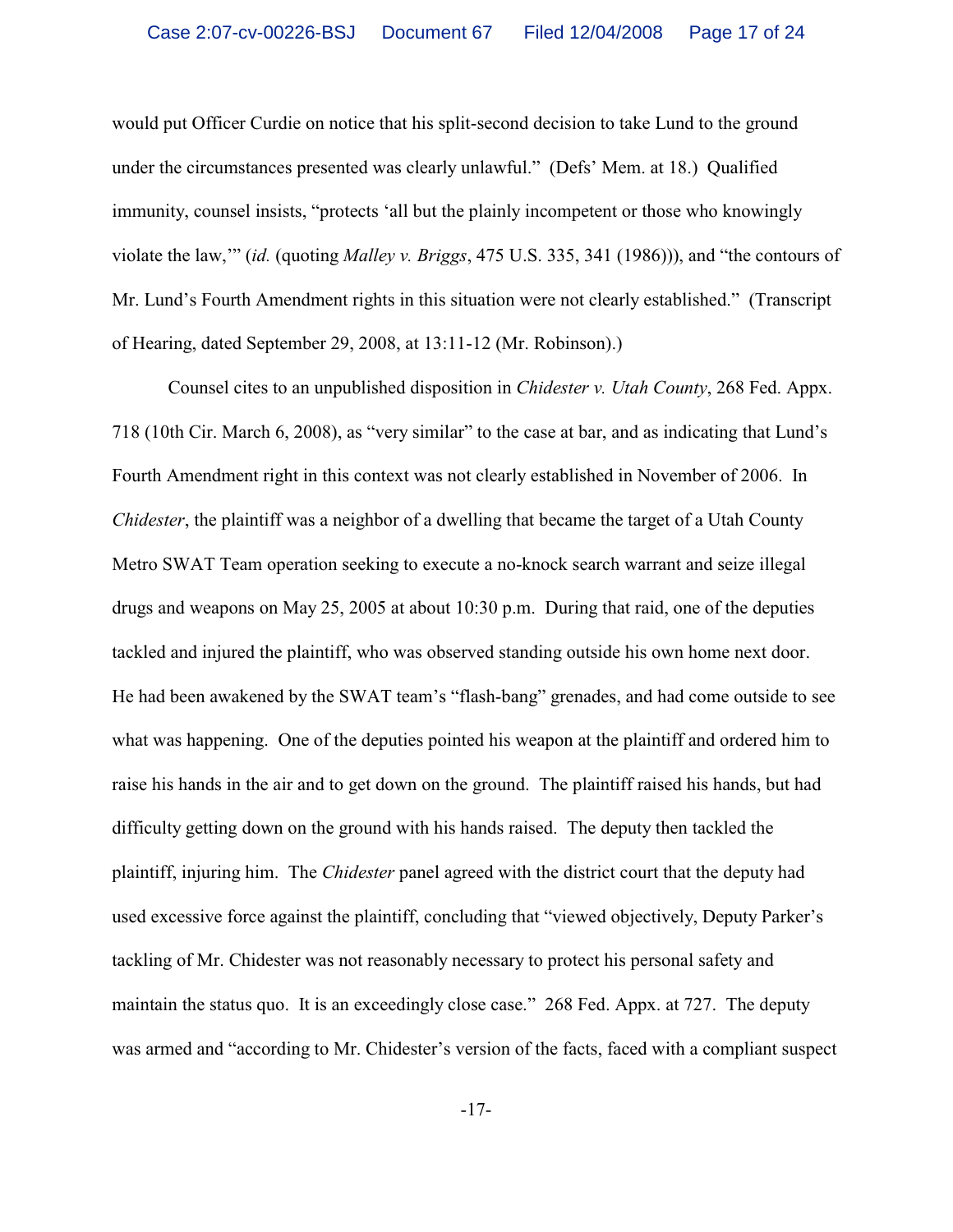whose hands were above his head. Under these facts," the panel concluded, "engaging Mr.

Chidester in such a physical manner was not reasonable." *Id.*

Addressing the next step in the inquiry, the panel noted that "it is clearly established that law enforcement officers may not point weapons at suspects that pose no threat," and that "a law enforcement officer may not use force on a compliant suspect already under the officer's control and not resisting detention or trying to flee." *Id.* at 728-29 (citing *Holland*, 268 F.3d at 1192, and *Olsen v. Layton Hills Mall*, 312 F.3d 1304, 1314-15 (10th Cir. 2002)). But the panel distinguished Chidester's case from the prior cases:

Chidester was an unknown adult male encountered at night near the target residence during a SWAT raid where weapons were expected to be encountered. While he complied with Deputy Parker's directions to place his hands above his head, he did not comply with his demand to get on the ground, regardless of how difficult it may have been to accomplish such a feat or how unreasonable a command it was under the circumstances. Mr. Chidester's sudden appearance and failure to get on the ground occurred when Deputy Parker was rushing toward the target house and then at Mr. Chidester in what became a rapidly evolving situation where he had little time to ascertain Mr. Chidester's identity and whether he was a threat. While we have determined it was objectively unreasonable for Deputy Parker to tackle Mr. Chidester given Deputy Parker already had a weapon aimed at him, we note the extreme exigency of the situation. The situation is unlike other cases where the suspect person was already identified and then under the officer's total physical control for the purpose of preventing him or her from fleeing, using a weapon, or otherwise becoming a threat.

*Id.* at 729. The panel concluded that "we cannot say it was unreasonable for Deputy Parker to mistakenly believe the law allowed a greater level of force for the purpose of obtaining the requisite safety needed during the exigent circumstance presented," namely an on-going SWAT Team raid on a dwelling believed to contain illegal drugs and weapons—the split-second timing of which had already faltered—and that "Deputy Parker is entitled to qualified immunity because his conduct fell within the haze that enshrouds the border between excessive and acceptable force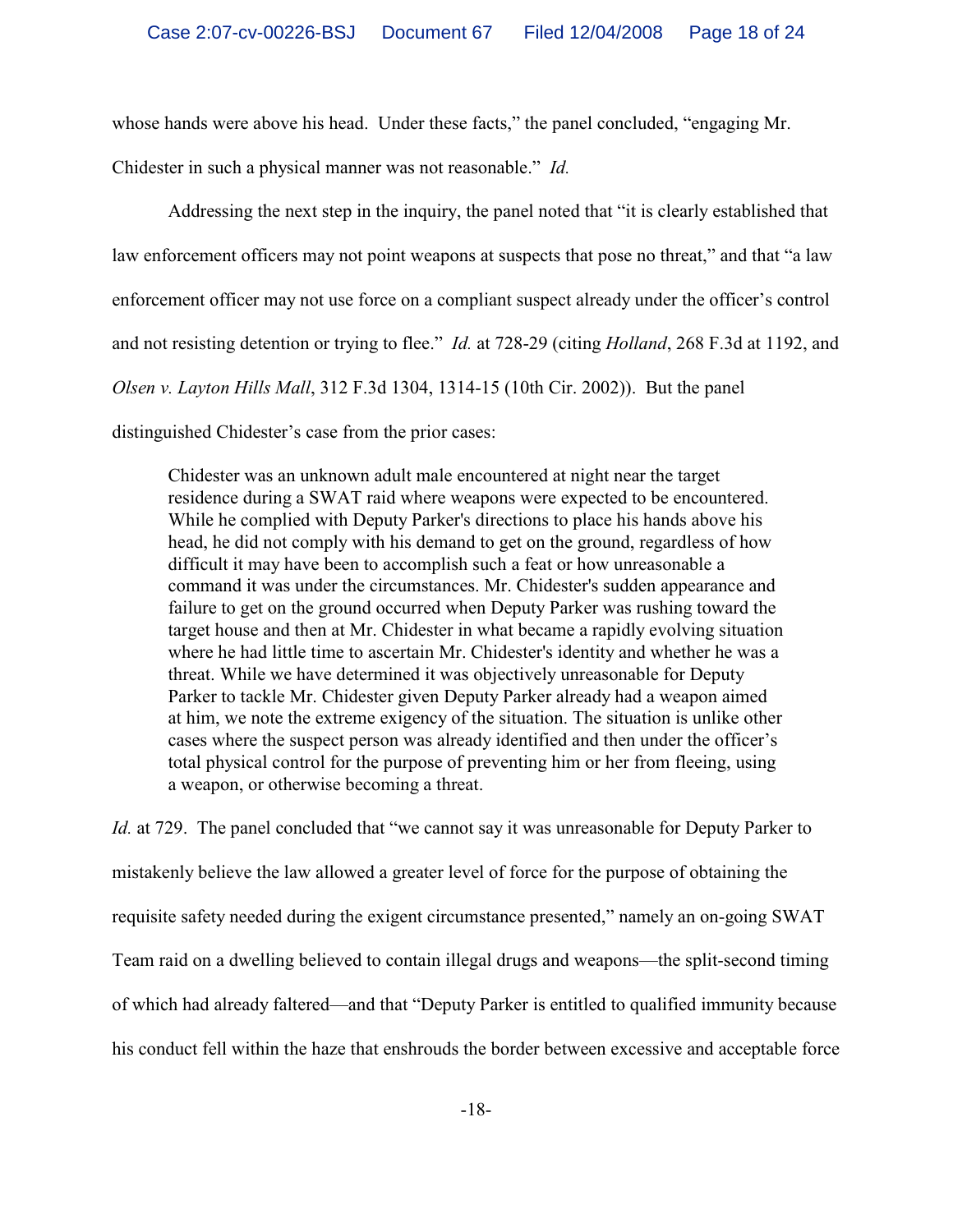in this case." *Id.* at 729, 730.

Defendants argue that *Chidester* is "very similar" to this case—indeed, that "the decision to use force in the Chidester case is, in fact, more egregious than the situation we have at hand today," (Transcript of Hearing, dated September 29, 2008, at 17:7-10 (Mr. Robinson))—and that the *Chidester* panel found that Fourth Amendment rights were not clearly established "in a situation like this." (*Id.* at 16:1-6 (Mr. Robinson).)

As the Tenth Circuit recently explained,

The pertinent question "is whether it would be clear to a reasonable officer that his conduct was unlawful in the situation." *Id.* (quotation omitted). This means that "there must be a Supreme Court or Tenth Circuit decision on point, or the clearly established weight of authority from other courts must have found the law to be as the plaintiff maintains." *Id.* at 1114-15 (quotation omitted).

*Eidson*, 515 F.3d at 1148 (quoting *Cortez*, 478 F.3d at 1114-15). "While the facts of the cases compared need not be identical, they must be sufficiently analogous to satisfy the particularized context necessary to support liability." *Mecham v. Frazier*, 500 F.3d 1200, 1206 (10th Cir. 2007) (citing *Pierce v. Gilchrist*, 359 F.3d 1279, 1298 (10th Cir. 2004)).

Factual similarities prove helpful in making this determination, but "officials can still be on notice that their conduct violates established law even in novel factual circumstances." *Hope v. Pelzer,* 536 U.S. at 741. In *Hope*, the Court expressly rejected any requirement that previous cases be "fundamentally similar" or have "materially similar" facts. *Id*.<sup>11</sup> Instead, an officer is "entitled to 'fair warning' that his conduct deprived his victim of a constitutional right." *Id.* at 740-41. There may be "notable factual distinctions between the precedents relied on and the

 $11\text{°}$ Although earlier cases involving 'fundamentally similar' facts can provide especially strong support for a conclusion that the law is clearly established, they are not necessary to such a finding." *Id.*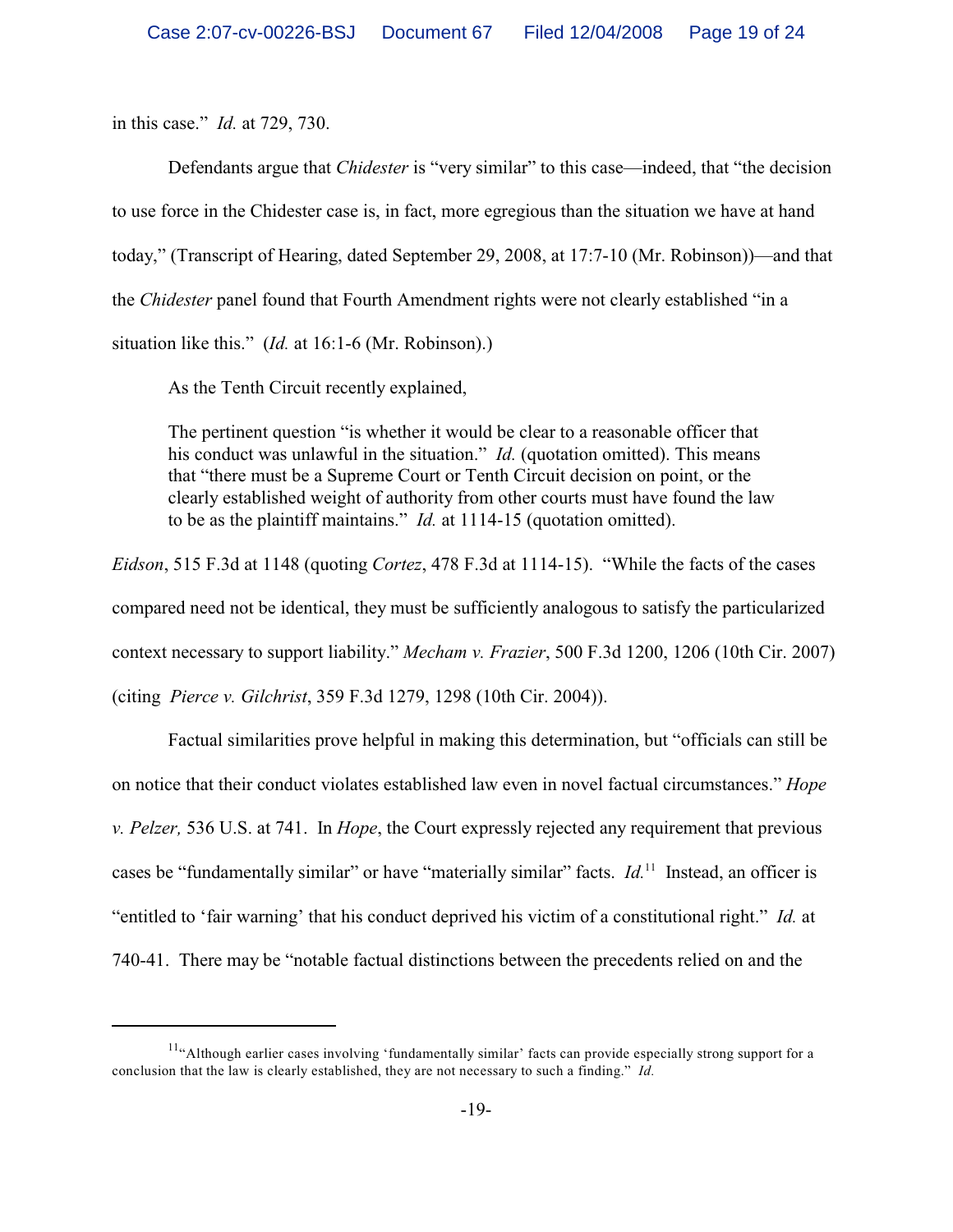cases then before the Court," but "so long as the prior decisions gave reasonable warning that the conduct then at issue violated constitutional rights," those rights are "'clearly established' in civil litigation under § 1983." *Id.* at 740. "The salient question . . . is whether the state of the law in [2007] gave respondents fair warning that their alleged treatment of [Lund] was unconstitutional." *Id.* at 741.

Here, the situation on November 25, 2006 involving Mr. Lund lacks much of the "extreme exigency" that concerned the *Chidester* panel in dealing with an on-going night-time SWAT team assault on a residence that had already gone somewhat awry. Plaintiff Chidester was forcibly taken to the ground by an officer after he failed to lie down as ordered, but in contrast to Mr. Lund's case, was not already being held at gunpoint by two other officers when Deputy Parker tackled him. Here there was no SWAT team operation, no "no-knock" warrant, no structure believed to house illegal drugs and weapons, and no unknown number of suspects. Mr. Lund did not stumble into the midst of a night-time SWAT team assault; he was first observed by Officer Curdie simply standing in the open at a public park in the afternoon with a friend, feeding ducks.

The *Chidester* panel noted that "a law enforcement officer may not use force on a compliant suspect already under the officer's control and not resisting detention or trying to flee," citing to *Olsen v. Layton Hills Mall*, 312 F.3d 1304, 1314-15 (10th Cir. 2002).<sup>12</sup> Here there is no suggestion that Lund resisted arrest or attempted to flee the scene, and at the time he was taken

 $12$ In *Olsen*, the plaintiff alleged that in the process of taking the plaintiff into custody and handcuffing him in a retail shopping mall on suspicion of unauthorized use of a credit card, the arresting officer pushed the plaintiff "at least 10 feet into a store window to effectuate the arrest" and "cocked [his arm] at an angle, . . . clear up the middle of [his] back," causing him considerable discomfort, despite the fact that plaintiff had passively cooperated with his arrest–at least according to the plaintiff's version of the facts. 312 F.3d at 1315 (internal quotation omitted).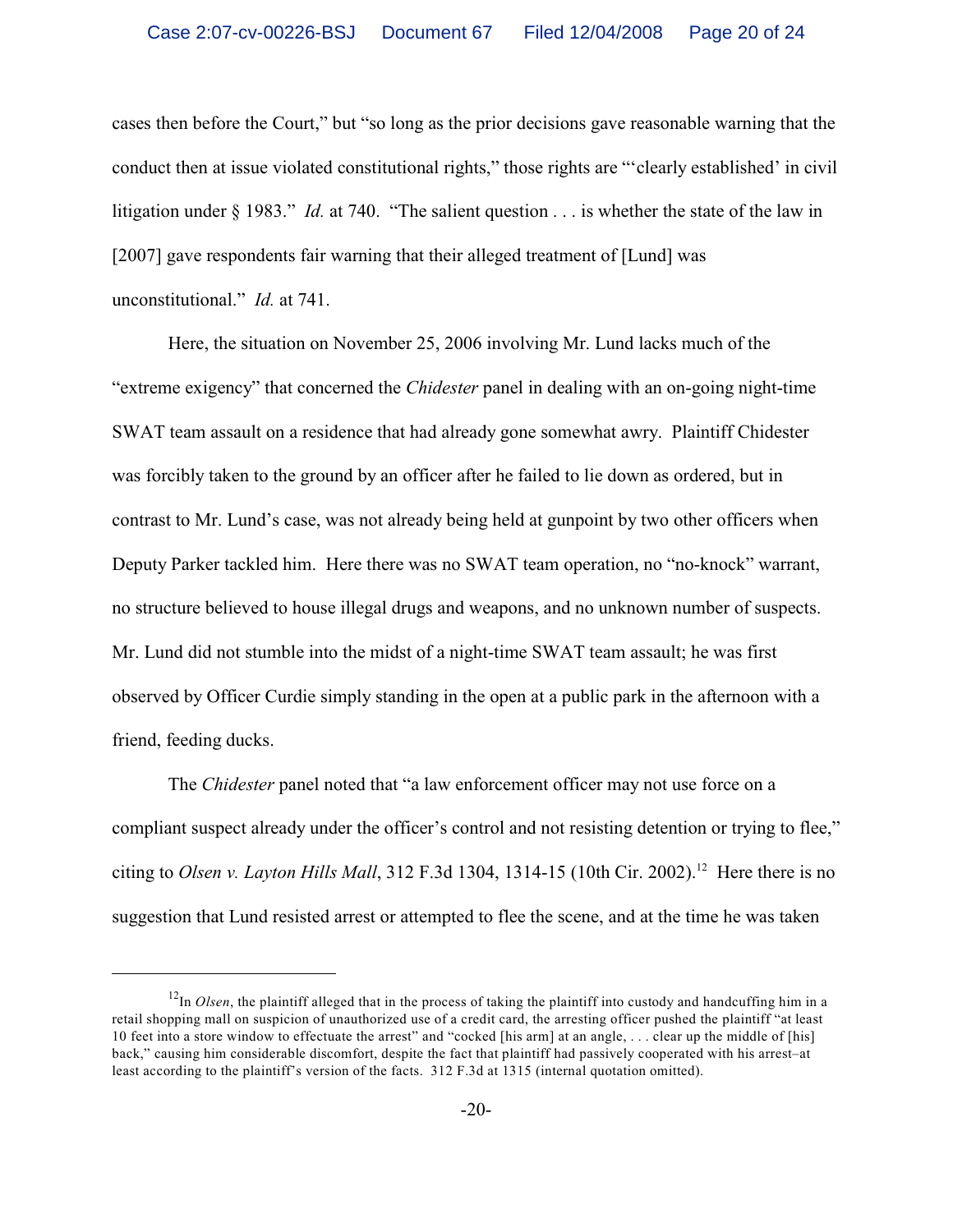down to the ground by Officer Curdie, he was being held at gunpoint by two other officers, and arguably was under their control by reason of the immediate threat of deadly force.<sup>13</sup> This court is satisfied that the prior cases cited by the *Chidester* panel gave Officer Curdie fair warning that his treatment of Lund—according to Lund's version of the disputed facts—would violate Lund's Fourth Amendment right. That right to be free from the use of excessive force under those circumstances was thus "clearly established" for purposes of Curdie's qualified immunity defense. As to Officer Curdie, resolution of the disputed issues of fact surrounding the events of November 25, 2006, the ultimate question of the Fourth Amendment reasonableness of his conduct in taking Mr. Lund into custody, and his potential liability for damages under § 1983 must await a trial on the merits.

## **Plaintiff's State Law Claims**

In addition to his § 1983 claims, plaintiff Lund also pleaded a Third Cuase of Action against the individual defendants for negligence, and a Fourth Cause of Action against Salt Lake City for negligent supervision of the officers involved in taking Lund into custody on November 25, 2006. (*See* Complaint, filed April 6, 2007 (dkt. no. 1), at 9-10 ¶¶ 56-62.). The defendants moved for summary judgment on these state law claims, asserting that Lund had failed to comply with the strict requirements of the Governmental Immunity Act of Utah, Utah Code Ann. §§ 63G-7-101 *et seq.* (2008) (formerly Utah Code Ann. §§ 63-30d-101 *et seq*.). In his response memorandum, plaintiff Lund effectively abandoned his Third Cause of Action. (*See* Pltf's Opp. Mem. at 15.) At the same time, he indicated that he wished to pursue his Fourth Cause of Action

 $13$ This is not a case where a plaintiff, though clearly able to do so, refused to comply with an officer's lawful commands for nearly an hour while remaining inside a vehicle beyond the officer's effective physical control. *Cf. Mecham*, 500 F.3d at 1202-03. To his credit, Officer Curdie did not use pepper spray on Mr. Lund. *Cf. id.*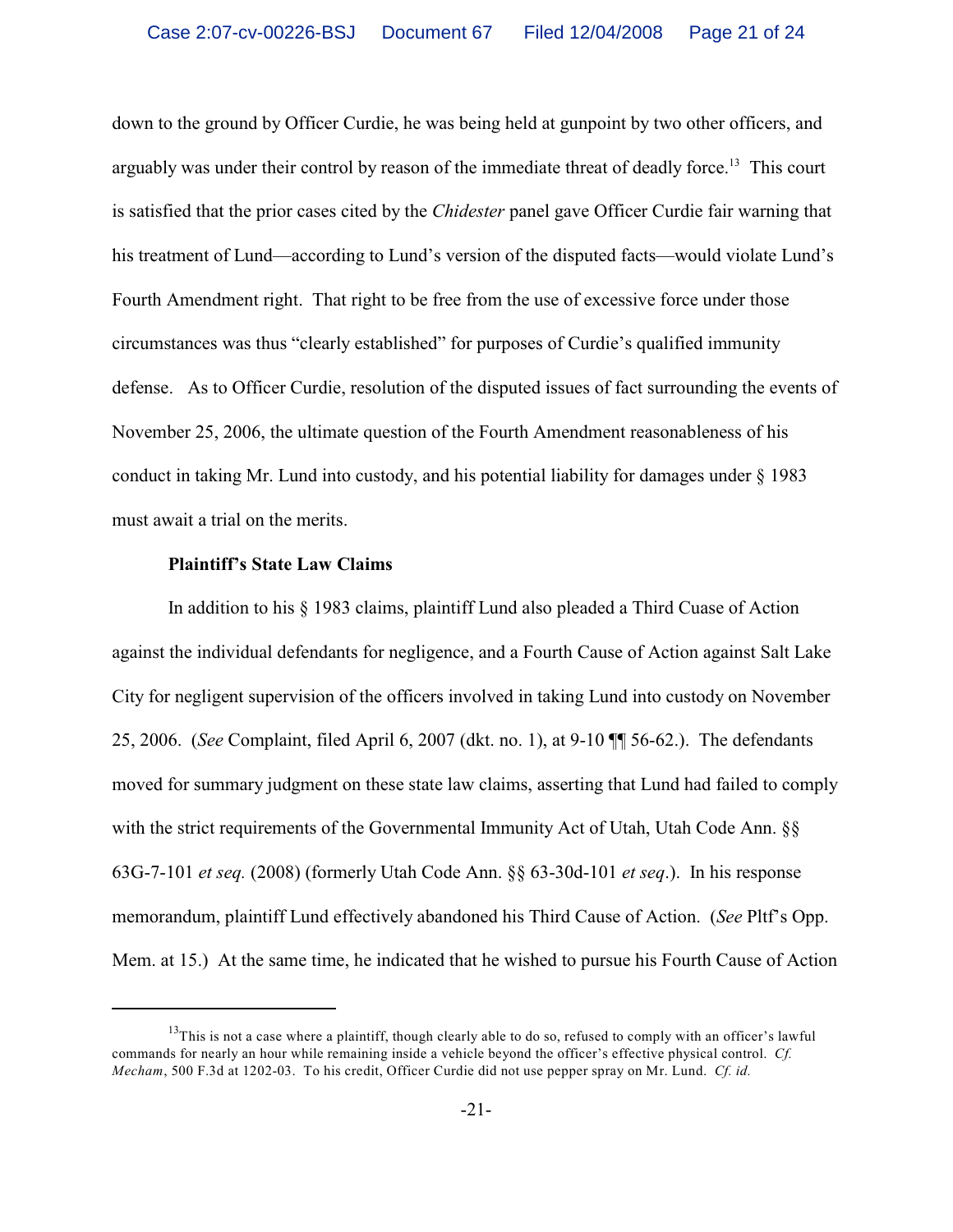against Salt Lake City.

This court having granted summary judgment dismissing Lund's § 1983 claim against Salt Lake City, there remains no federal cause of action pending against the city in this case, and thus there exists no independent basis for the exercise of federal jurisdiction over the city. Given that the resolution of the plaintiff's claim and the defendant's motion requires the determination of issues exclusively involving State law (including the relatively recent version of Utah's governmental immunity legislation), this court declines to exercise supplemental jurisdiction over Lund's Fourth Cause of Action under 28 U.S.C. § 1367, and for that reason, the Fourth Cause of Action will be dismissed *without* prejudice. *See* 28 U.S.C. § 1367(c)(3) (2006) (providing that the "district courts may decline to exercise supplemental jurisdiction over a claim . . . [if] the district court has dismissed all claims over which it has original jurisdiction."). Here, considerations of "'judicial economy, convenience, and fairness' " do not favor "'retaining jurisdiction.'" *Anglemyer v. Hamilton County Hosp.*, 58 F.3d 533, 541 (10th Cir. 1995) (quoting *Thatcher Enter. v. Cache County Corp.*, 902 F.2d 1472, 1478 (10th Cir. 1990)); *cf. Bauchman v. West High School*, 132 F.3d 542, 549 (10th Cir. 1997) ("If federal claims are dismissed before trial, leaving only issues of state law, 'the federal court should decline the exercise of jurisdiction by dismissing the case without prejudice.'") (quoting *Carnegie-Mellon Univ. v. Cohill*, 484 U.S. 343, 350 (1988))..

Mr. Lund may pursue his negligence claim under State law in a proper State forum.

## **CONCLUSION**

The Tenth Circuit has made it clear that it "will not approve summary judgment in excessive force cases—based on qualified immunity or otherwise—if the moving party has not

-22-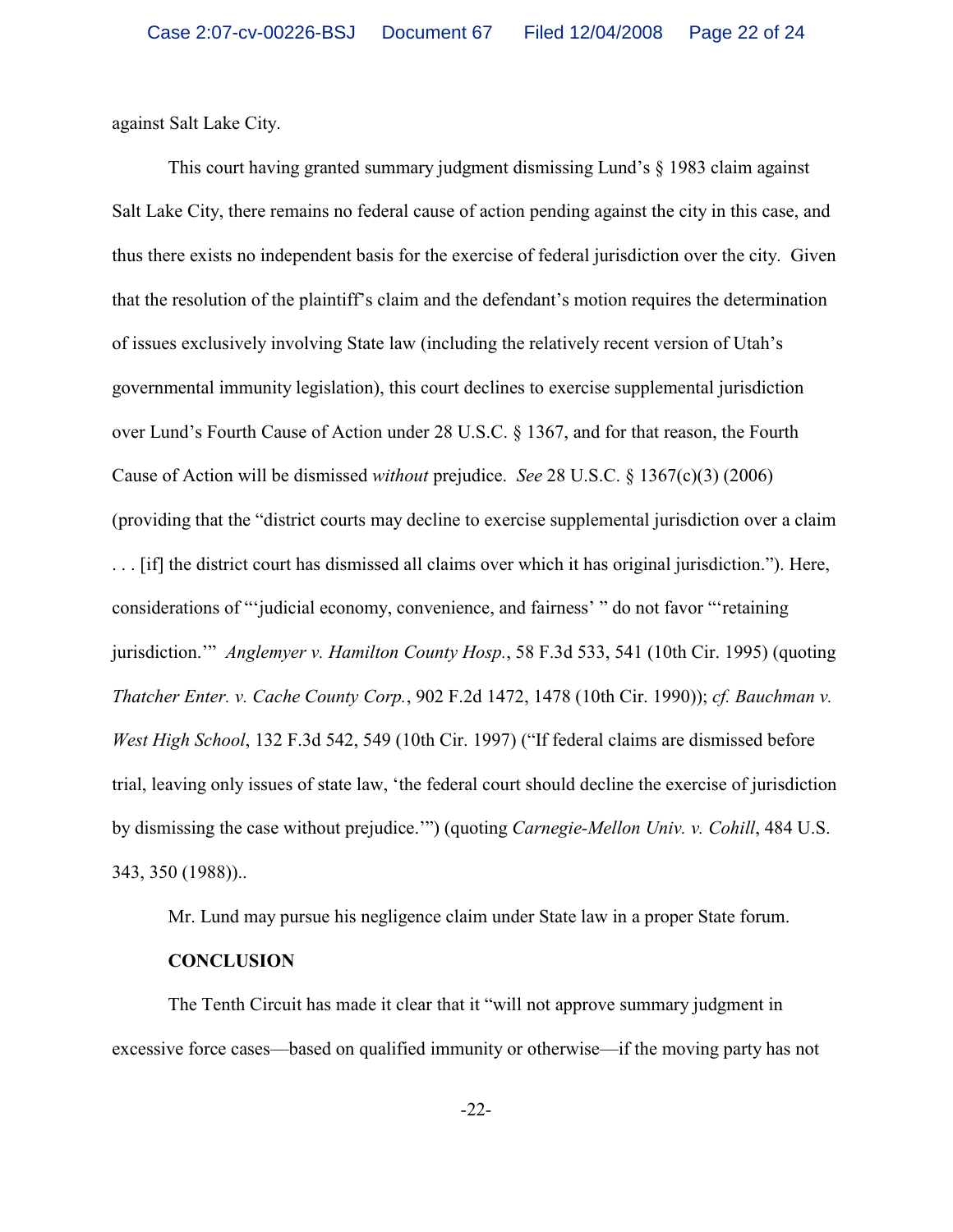quieted all disputed issues of material fact." *Olsen*, 312 F.3d at 1314 (citing *Allen v. Muskogee*, 119 F.3d 837, 840-842 (10th Cir. 1997). In *Zuchel v. Spinharney*, 890 F.2d 273 (10th Cir. 1989)). To defeat summary judgment, such factual disputes must bear upon the underlying events, and not solely the question of the reasonableness of the officers' conduct. *See Mecham v. Frazier*, 500 F.3d 1200, 1203-04 (10th Cir. 2007).

Here, defendants Foreman, Johnson and Salt Lake City succeeded in quieting all such issues and in showing that plaintiff Lund has failed to allege facts sufficient to show that they violated his Fourth Amendment rights. Defendant Curdie, on the other hand, failed to quiet the disputed issues of material fact, instead conceding at the hearing that those disputed issues persist. At crucial points, "neither party's asserted material facts jibe with those of the other," *Olsen*, 312 F.3d at 1315, and summary judgment in favor of Officer Curdie on plaintiff Lund's § 1983 claim must be denied. Defendants Foreman, Johnson and Salt Lake City having demonstrated that there exists no genuine issue of material fact and that these defendants are entitled to judgment as a matter of law, the defendants' motion for summary judgment on plaintiff Lund's § 1983 claim should be GRANTED to that extent.

Therefore,

**IT IS ORDERED** that the defendants' motion for summary judgment (dkt. no. 41) is GRANTED IN PART as to defendants Foreman, Johnson and Salt Lake City, and plaintiff's § 1983 claim against them shall be DISMISSED WITH PREJUDICE;

**IT IS FURTHER ORDERED** that the defendants' motion for summary judgment is DENIED IN PART as to defendant Curdie, and the matter will be calendared for a Pretrial Conference;